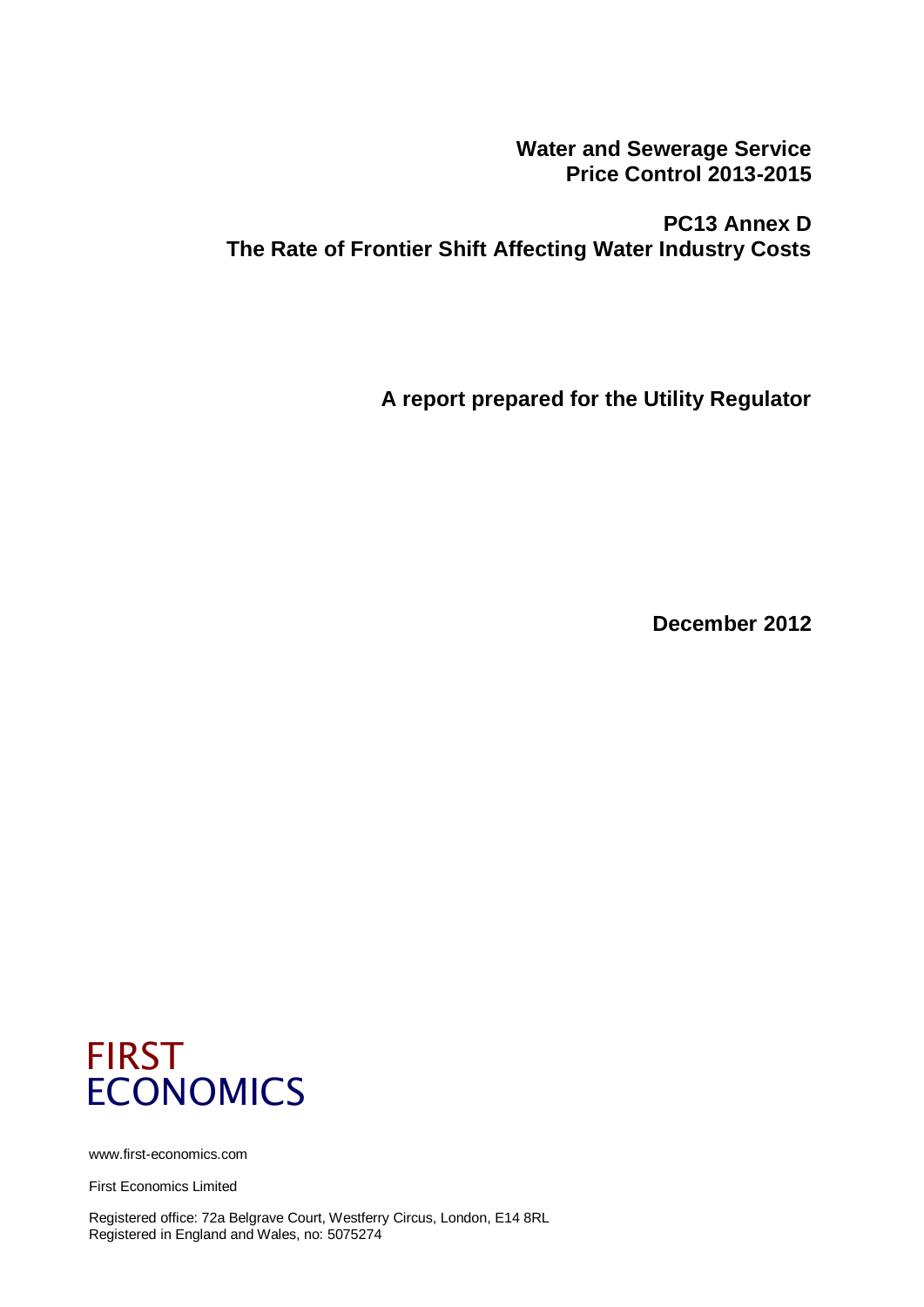## **Executive Summary**

- This report by First Economics estimates the annual rate of change in base opex at the England and Wales efficiency frontier.
- Our approach to this task has been to obtain forecasts of input price inflation, ongoing productivity growth and RPI-measured inflation, both individually and in combination as follows:

| Frontier shift in real terms | $\approx$ | input price inflation <i>minus</i>    |
|------------------------------|-----------|---------------------------------------|
|                              |           | productivity improvement <i>minus</i> |
|                              |           | forecast RPI-measured inflation       |

- This is consistent with the approach taken by the Competition Commission in its 2010 Bristol Water inquiry.
- Our forecasts of future input price inflation are set out in table A.

|                       |         | <b>PC13</b> |         |
|-----------------------|---------|-------------|---------|
|                       | 2012/13 | 2013/14     | 2014/15 |
| Labour                | 2.4     | 3.5         | 4.4     |
| Equipment             | 1.5     | 1.5         | 1.5     |
| Chemicals             | 5.0     | 5.0         | 5.0     |
| Power                 | 4.0     | 4.0         | 4.0     |
| Rates                 | 5.6     | 3.0         | 2.3     |
| Bad debt              | 2.9     | 2.6         | 2.6     |
| EA charges            | 2.9     | 2.6         | 2.6     |
| Other                 | 2.9     | 2.6         | 2.6     |
| Input price inflation | 3.03    | 3.25        | 3.60    |

#### **Table A**

- The profile of future price increases shown here reflects the current macroeconomic outlook of a gradual recovery from recession during 2012 and 2013 followed by trend economic growth thereafter. The forecast of wage inflation comes directly from the Office of Budgetary Responsibility's (OBR) March 2012 forecasts; the other estimates are our own extrapolations from historical data.
- We estimate the rate of ongoing productivity growth in opex activities to be 0.86% per annum. This estimate is based on evidence of historical productivity growth in a selection of comparator industries and sits broadly in line with the figures that have been used in a number of other price control decisions.
- Our forecasts of RPI-measured inflation come from the Utility Regulator's PC13 model, which in turn references the OBR's March 2012 RPI inflation forecast.

### **Table B**

|                      |         | <b>PC13</b> |         |
|----------------------|---------|-------------|---------|
|                      | 2012/13 | 2013/14     | 2014/15 |
| <b>RPI</b> inflation | 2.9     | 2.6         | 2.6     |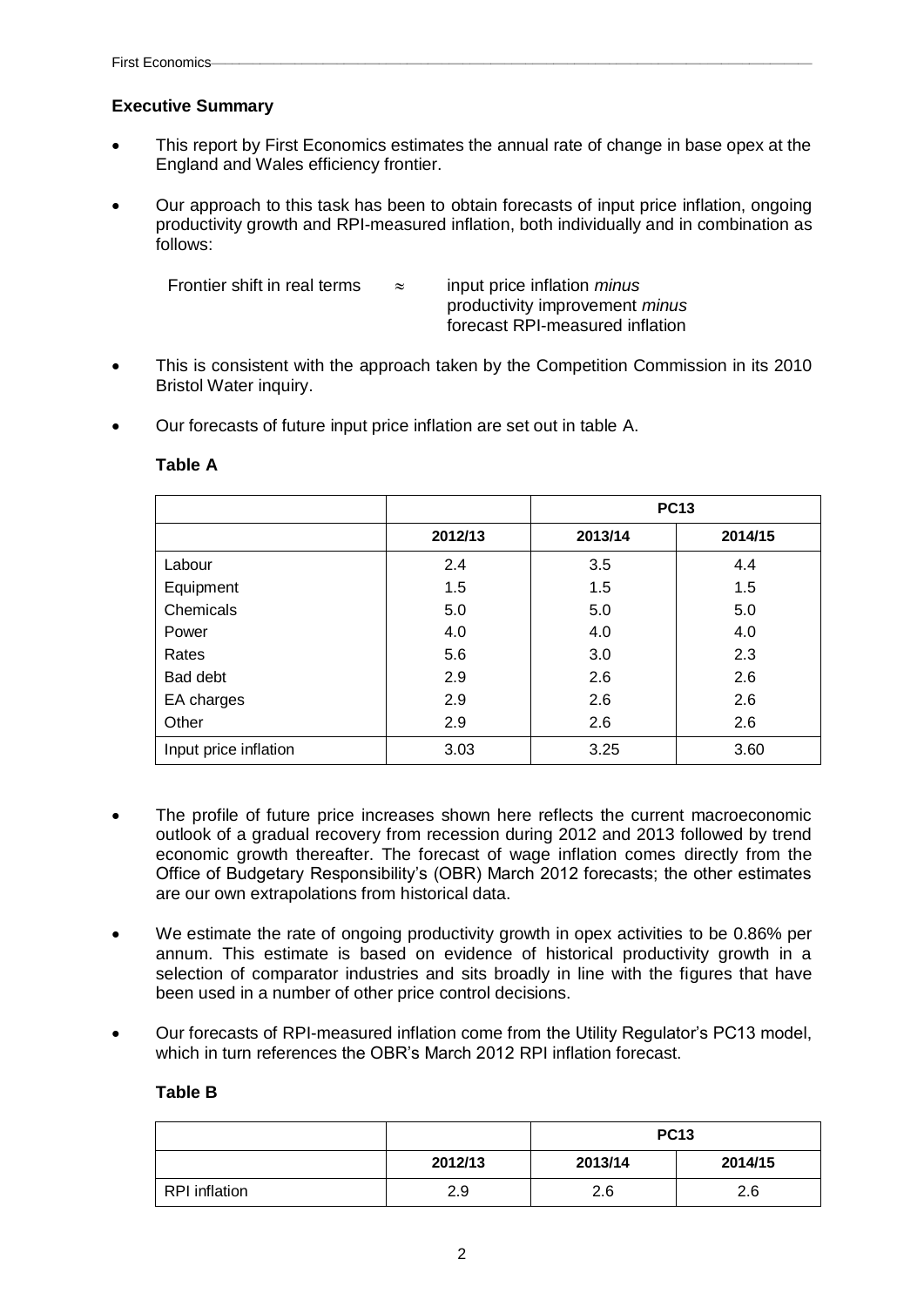- These are slightly higher inflation rates than have been used in previous reports of this type, in part reflecting a number of atypical, short-term factors that are expected to move RPI upwards in the next few years and in part reflecting analysis from the OBR which suggests that the long-term wedge between RPI inflation and the government's 2% CPI inflation target has widened recently.
- Our estimates of real input price inflation and productivity growth can either be applied separately to costs or in combination as per table C.

|                        |              |              | <b>PC13</b>  |
|------------------------|--------------|--------------|--------------|
|                        | 2012/13      | 2013/14      | 2014/15      |
| Input price inflation  | 3.03         | 3.25         | 3.60         |
| Productivity growth    | (0.86)       | (0.86)       | (0.86)       |
| RPI-measured inflation | (2.9)        | (2.6)        | (2.6)        |
| Frontier shift         | $RPI - 0.73$ | $RPI - 0.21$ | $RPI + 0.14$ |

### **Table C**

 We recommend to the Utility Regulator that it should add (or subtract) the figures in the final row of this table to any catch-up efficiency targets that it is proposing to set NI Water. Because the figures vary significantly from year-to-year, we also recommend that the Utility Regulator should apply the specific set of numbers in each 12-month period rather than calculate an average for each price control.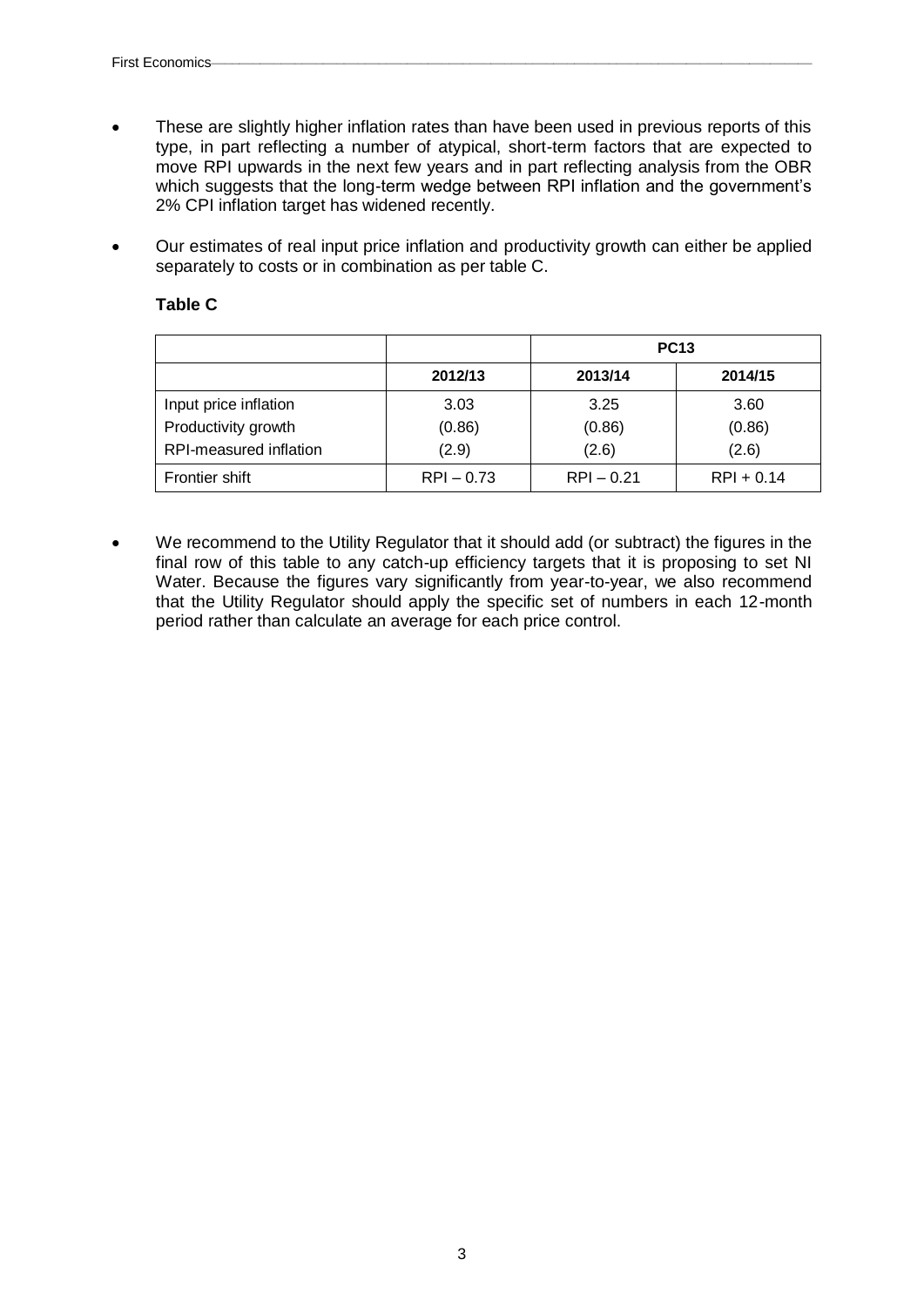## **Contents**

- 1. Introduction
- 2. Methodology
- 3. Input Price Inflation
	- 3.1 The input mix<br>3.2 Macroeconom
	- 3.2 Macroeconomic outlook<br>3.3 Detailed input-by-input fo
	- Detailed input-by-input forecasts
- 4. Productivity Growth
	- 4.1 Total factor productivity growth
	- 4.2 Adjustments
- 5. RPI-measured Inflation
- 6. Overall Frontier Shift Calculation and Cross Checks
	- 6.1 Frontier shift calculation<br>6.2 Cross-check 1: recent in
	- Cross-check 1: recent industry cost data
	- 6.3 Cross-check 2: regulatory precedent
	- 6.4 Recommendations

Disclaimer:

Although every effort has been taken to ensure the accuracy of the material and the integrity of the analysis presented herein, First Economics Limited accepts no liability for any actions taken on the basis of its contents.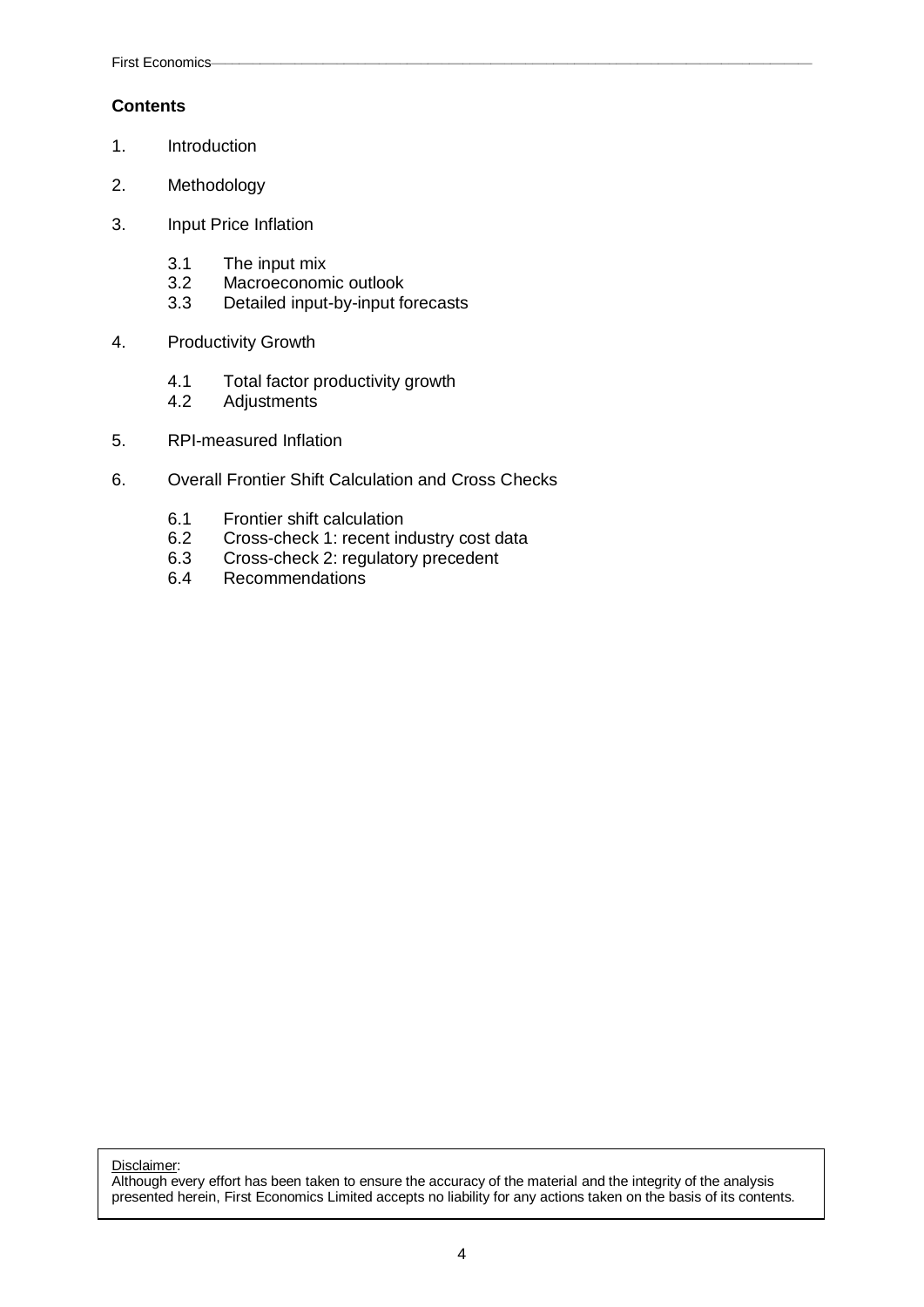## **1. Introduction**

The Utility Regulator has commissioned First Economics to undertake a study into the rate of frontier shift affecting water and sewerage companies' operating expenditure (opex).

The question our report asks is: should the Utility Regulator be making an addition to or subtraction from its catch-up target for NI Water to account for the natural long-term trend in water and sewerage companies' costs relative to RPI-measured inflation? Elsewhere in the UK economy there are some industries whose costs move naturally on an above-RPI trend, while other sorts of firms tend to see costs increase less quickly than RPI. Our objective is to understand which of these categories water and sewerage companies fit into.

The report is structured into five main parts:

- section 2 outlines the methodology which we think can best address the above issues;
- section 3 and 4 contains estimates of the rates of input price inflation and productivity growth that are likely to impact upon costs between 2012/13 and 2014/15;
- section 5 gives forecasts of RPI-measured inflation; and
- section 6 brings our analysis together into our overall estimates of opex frontier shift. We also provide a number of cross-checks to confirm the reasonableness of these estimates.

Note that the economic analysis set out in this paper was produced in July/August 2012 and has not been updated for new economic data that has been published since this time.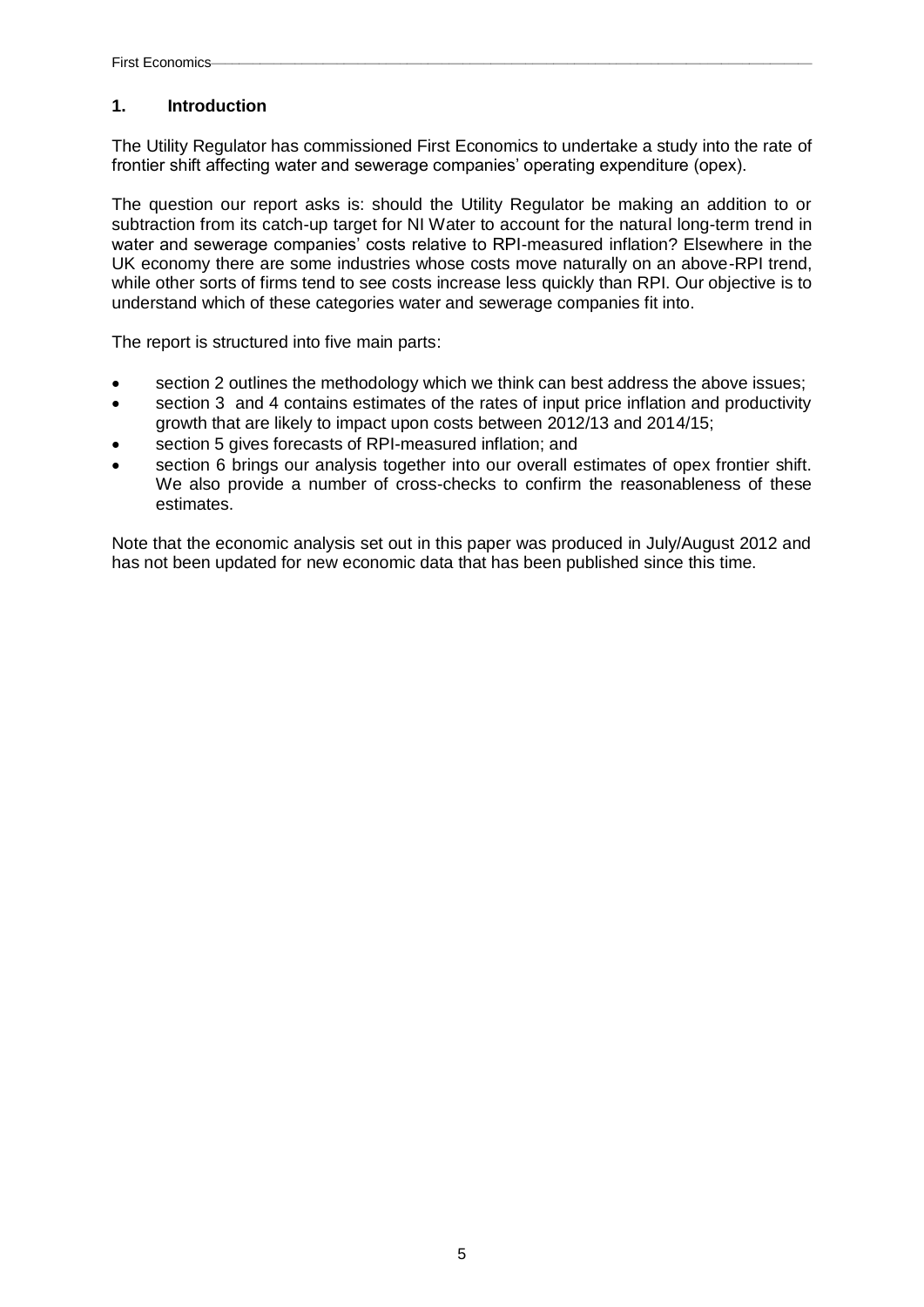## **2. Methodology**

The PC13 review will make projections of NI Water's costs to 31 March 2015. When making these projections both company and regulator will be considering three main influences on expenditure:

- productivity improvement: what opportunities are there to make reductions in manpower or other inputs so as to improve the overall efficiency with which activities are carried out;
- input price inflation: how much more will NI Water have to pay in future for the labour, materials and equipment that it requires in order to run its businesses; and
- variations in outputs: will the service offered to customers change, necessitating changes in the amount of activity that a company undertakes?

These three factors can be combined as follows:

|  | Annual change in costs $\approx$ input price inflation <i>minus</i> |  |
|--|---------------------------------------------------------------------|--|
|  | productivity improvement <i>plus</i>                                |  |
|  | cost associated with variations in outputs                          |  |

The third of these terms is very specific to NI Water. The first and second terms will be heavily dependent on NI Water's comparative efficiency and the potential for catch-up to the standards of cost of control exhibited by the best performing companies in Great Britain. After accounting for this catch-up, there is then a residual amount of change in costs which regulators label 'frontier shift' in their periodic review consultation papers, i.e.:

Frontier shift 
$$
\approx
$$
 industry input price inflation *minus*

\nnatural long-term rate of productivity improvement

\n(2)

Restated in real terms – the convention for all of the Utility Regulator's price control analysis – the definition of frontier shift is:

| Frontier shift in real terms | $\approx$ | input price inflation <i>minus</i>    |     |
|------------------------------|-----------|---------------------------------------|-----|
|                              |           | productivity improvement <i>minus</i> |     |
|                              |           | forecast RPI-measured inflation       | (3) |

The analysis that follows is directed at obtaining estimates of the rates of input price inflation, productivity growth and RPI-measured inflation that are likely to affect a frontier company operating in Northern Ireland.

The focus is deliberately on a hypothetically efficient company. The Utility Regulator will be challenging NI Water in PC13 to close the efficiency gap to the frontier in England & Wales, adjusted for any NI-specific special factors, and this requires us in this study to reveal how this frontier will itself shift in the period to 2014/15.

If, for example, the hypothetically efficient company can be expected to produce real terms reductions in its costs, the Utility Regulator ought to add to the catch-up targets emerging from its comparative efficiency analysis. Conversely, if costs at the frontier are expected to rise in real terms, the Utility Regulator should be thinking of making a deduction from its catch-up target.

Our analysis proceeds by:

- identifying the input mix that can be found within the frontier company's opex;
- investigating the price trends affecting each individual input before forecasting input price growth for each input through to 2015;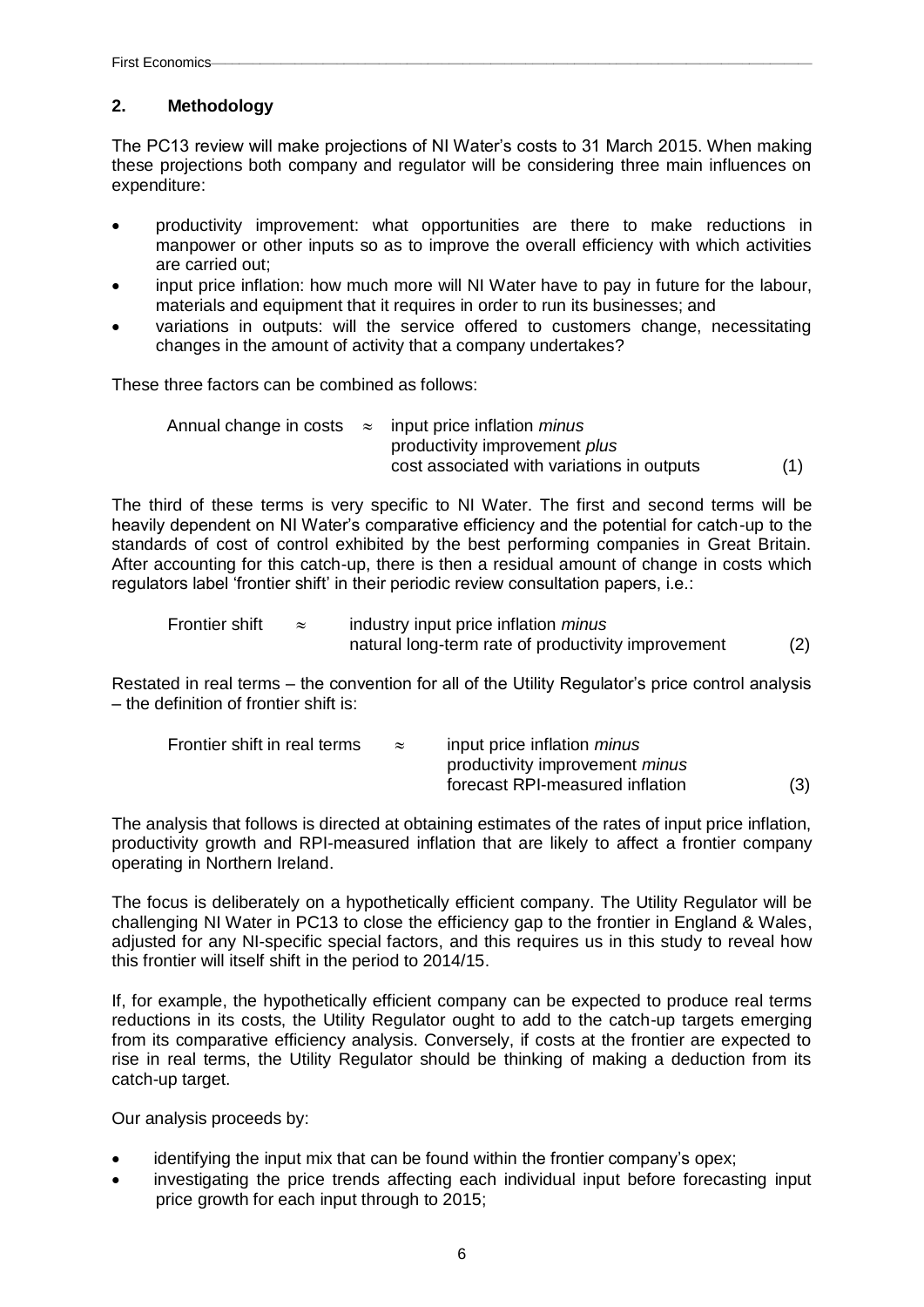- aggregating the line-by-line estimates obtained into an overall measure of input price inflation; then
- separating the individual activities that water and sewerage companies undertake in their day-to-day opex;
- benchmarking the scope for productivity growth in each of these different activities with reference to a database on productivity growth trends in different types of UK firm;
- aggregating the productivity benchmarks into an overall estimate of the rate of frontier productivity growth; and finally
- identifying and deducting published forecasts of RPI-measured inflation.

The results of this bottom-up work ought to give a clear picture of the likely trend in a frontier company's costs. Section 6 of the paper brings the component parts together and then cross checks our results with out-turn cost data from recent June Returns and other regulators' periodic review determinations in order to confirm that the results are a sensible and plausible input into the Utility Regulator's price control calculations.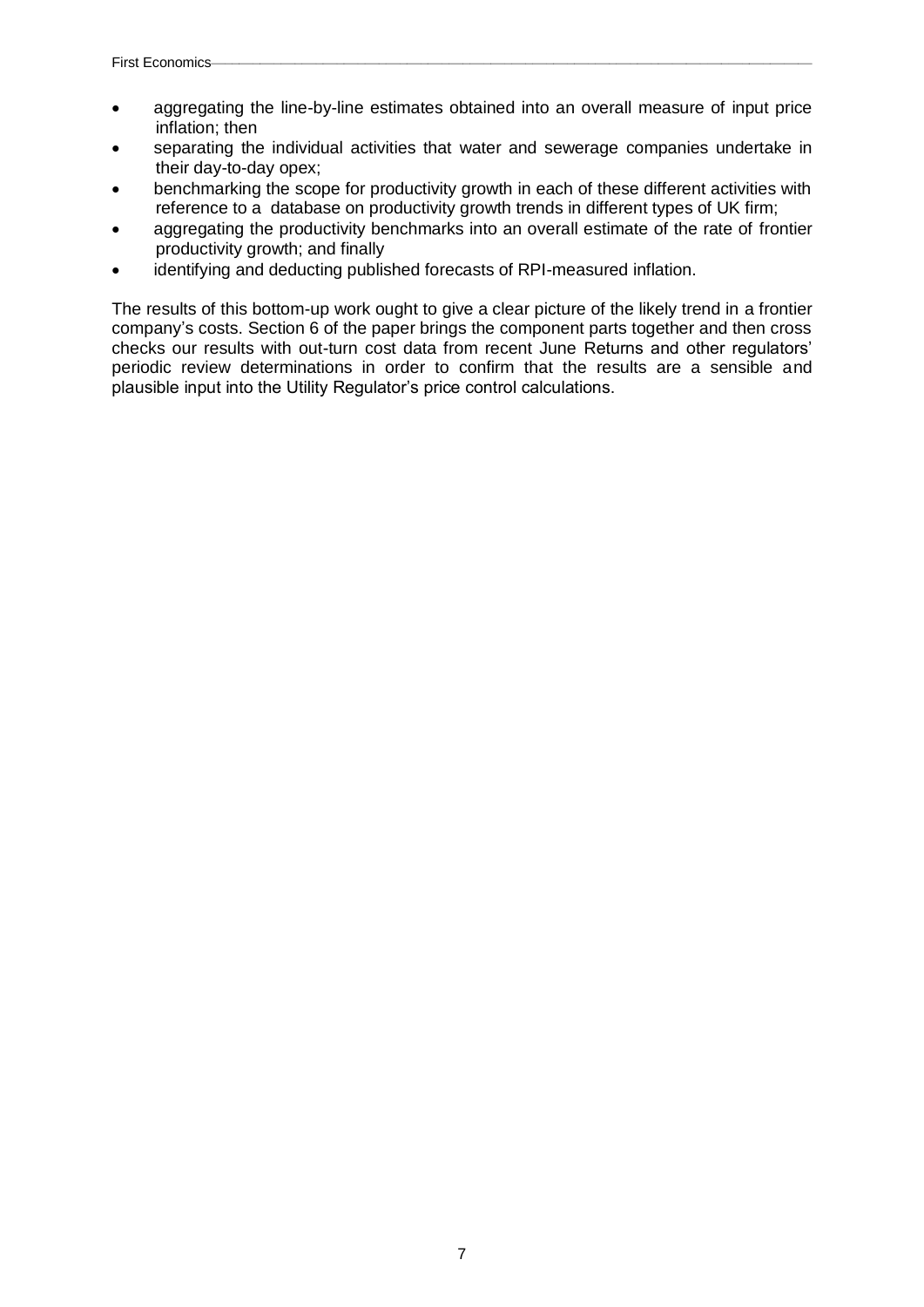1

## **3. Input Price Inflation**

## **3.1 The input mix**

The expenditures incurred by water and sewerage companies comprise a mix of labour, materials, chemicals and power costs. Companies also pay rates and Environment Agency charges, and must carry bad debts. The precise basket of inputs varies from company to company, so that in practice input price inflation is likely to vary slightly across the industry according to companies' size, customer characteristics, and so on. Despite this, we found in our work for Water UK in PR09 that the companies are sufficiently similar that it is possible to generalise and construct a representative input mix that broadly applies to all firms in the industry.

This representative input mix is set out in table  $3.1<sup>1</sup>$ 

| Input                   | % of expenditure |
|-------------------------|------------------|
| Labour                  | 50               |
| Materials and equipment | 10               |
| Chemicals               | 2.5              |
| Power                   | 12.5             |
| Rates                   | 10               |
| EA charges              | 5                |
| Bad debt                | 5                |
| Other                   | 5                |
| Total                   | 100              |

### **Table 3.1: Input mix for a representative water company**

NI Water in its response to the Utility Regulator's draft determination questioned this input mix. Its concern was as follows:

The assessment of input price inflation is based on an industry standard input mix. We believe NI Water's mix is materially different for several cost categories … It is worth highlighting that the proportion of power costs to total opex for an average WaSC is assumed as 12.5% compared to an actual figure of 23%. NI Water would recommend the actual input mix is used in the Final Determination.

We are not persuaded that we should refocus our work to consider an NI Water specific basket of input types or, by implication, NI Water specific cost pressures. To go down this path would create a methodological inconsistency and a real risk of overlap and double counting in the separate comparative efficiency and frontier shift work.

This said, we note that the Utility Regulator made allowance in its draft determination for a special factor for power costs. The regulator's view is that there are structural factors which lie outside of NI Water's control which make power costs higher in Northern Ireland than in England & Wales. As a consequence, there is validity in NI Water's arguments that power costs necessarily constitute a higher percentage of opex and that real terms increases in power costs will affect NI Water more than a typical England & Wales company.

<sup>&</sup>lt;sup>1</sup> We note that the Competition Commission used broadly comparable percentages in its 2010 Bristol Water inquiry report. See table 10 in appendix K of the Commission's report.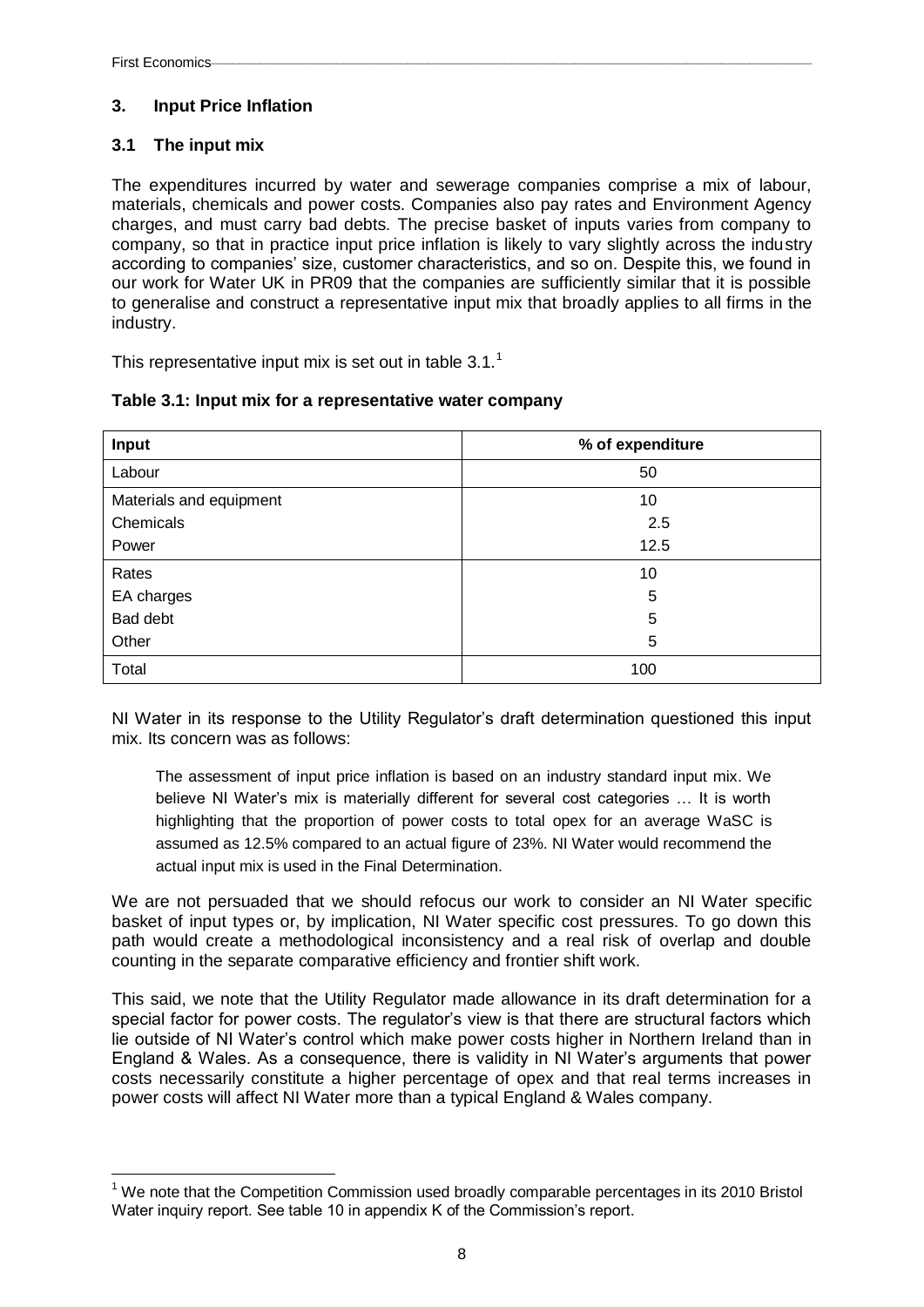We think that the best way of dealing with this issue is for us to adjust the table 3.1 weights to take account of the calculated scale of NI-specific special factors. This approach, in effect, modifies the analysis from an estimation of frontier shift in England & Wales to an estimation of the shift in the efficiency frontier in Northern Ireland.

The weight for power in the analysis that follows has therefore been increased by an amount that is proportional to the size of the Utility Regulator's special factor for power. For consistency, we also adjust down the weight for labour costs by an amount that is proportional to the Utility Regulator's regional wages special factor.

|  |  |  | Table 3.2: Input mix for a hypothetically efficient NI company |
|--|--|--|----------------------------------------------------------------|
|--|--|--|----------------------------------------------------------------|

| Input                   | % of expenditure |
|-------------------------|------------------|
| Labour                  | 47               |
| Materials and equipment | 10               |
| Chemicals               | $\overline{2}$   |
| Power                   | 17               |
| Rates                   | 10               |
| EA charges              | 5                |
| Bad debt                | 5                |
| Other                   | 5                |
| Total                   | 100              |

*Note: weights do not sum to 100 due to rounding.*

In order to estimate the rate of input price inflation affecting the industry it is necessary to put forecasts against each of the individual lines in table 3.2.

### **3.2 Macroeconomic outlook**

These forecasts need to be anchored to the overall macroeconomic outlook for the UK in the years covered by this study.

In previous First Economics reports we have relied on HM Treasury and Bank of England projections of GDP growth. The HM Treasury's forecasts are now produced by the independent Office of Budget Responsibility (OBR), which in our view strengthens the case for using public-sector numbers as the anchor for our calculations.<sup>2</sup>

Table 3.3 and figure 3.4 reproduce figures that may be found in HM Treasury's March 2012 Budget and the Bank of England's May 2012 Inflation Report.

 2 The alternative of using a single private-sector provider of economic forecasts presents a number of dangers. For one, it could be that the selected forecaster takes a view of future economic prospects that sits outside of mainstream consensus. This might give an inappropriately extreme picture of the price inflation that is likely to impact on companies. It could also be that stakeholders come in future to shop around for forecasts that further their interests – i.e. very high price inflation for companies, very low price inflation for customers. We do not think that this would be a positive development.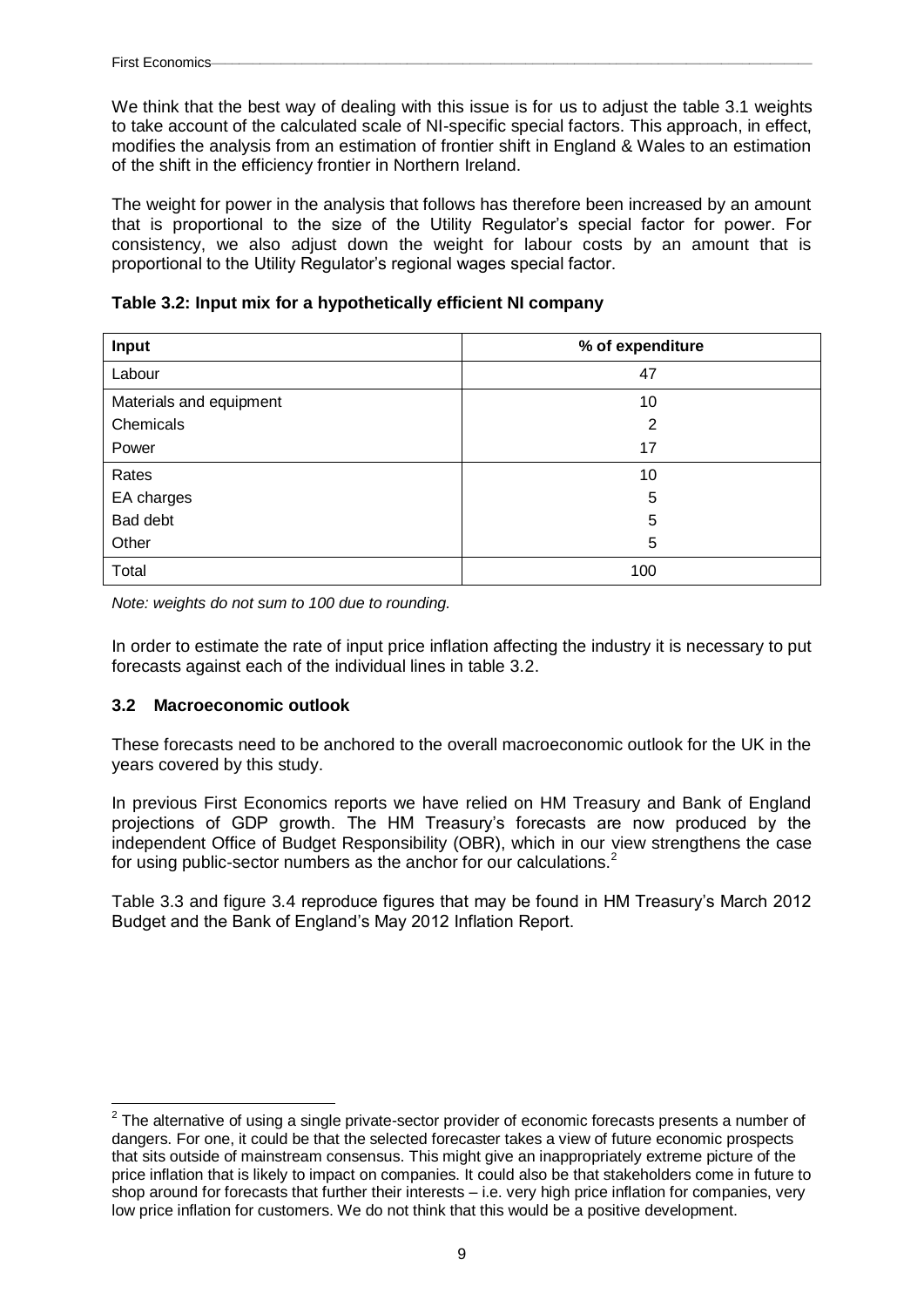|                                      | Percentage change on a year earlier, unless otherwise stated |      |        |                 |      |      |      |
|--------------------------------------|--------------------------------------------------------------|------|--------|-----------------|------|------|------|
|                                      | <b>Outturn</b>                                               |      |        | <b>Forecast</b> |      |      |      |
|                                      | 2010                                                         | 2011 | 2012   | 2013            | 2014 | 2015 | 2016 |
| World economy                        |                                                              |      |        |                 |      |      |      |
| World GDP at purchasing power parity | 5.1                                                          | 3.8  | 3.3    | 4.1             | 4.7  | 4.8  | 4.9  |
| Euro Area GDP                        | 1.8                                                          | 1.5  | $-0.3$ | 1.1             | 1.6  | 1.7  | 1.7  |
| World trade in goods and services    | 12.4                                                         | 6.3  | 4.1    | 6.4             | 6.9  | 6.9  | 7.0  |
| UK export markets <sup>1</sup>       | 12.1                                                         | 6.2  | 3.6    | 6.1             | 6.3  | 6.2  | 6.3  |
| UK economy                           |                                                              |      |        |                 |      |      |      |
| Gross domestic product (GDP)         | 2.1                                                          | 0.8  | 0.8    | 2.0             | 27   | 3.0  | 3.0  |

#### **Table 3.3: HM Treasury's March 2012 forecasts of GDP growth**

*Source*: HM Treasury.

#### **Figure 3.4: The Bank of England's May 2012 forecasts of GDP growth**



*Source*: Bank of England.

The two sets of forecasts tell a fairly consistent story about the path which the UK economy is set to follow. In both cases, there is a year of disappointing growth during 2012 as households continue to grapple with shrinking real incomes, exporters struggle with a eurozone recession and the government reins back its spending. Thereafter the recovery gathers pace through the first half of 2013 and starts to exhibit growth of around 3% per annum – i.e. just above trend – from late 2013 through to 2015 or 2016.

The Bank of England also helpfully identifies the key uncertainties around the central case. The main downside risk is around the challenges within the eurozone, but there are also concerns about further erosion of household incomes. Balanced against this on the upside, the Bank notes that a slowdown in inflation would help support household consumption and that productivity growth would help to boost wages. It is also possible that fears about the eurozone economies have been exaggerated. Figure 3.4 shows a balanced set of risks around the central case, with the downside probabilities no greater than the upside probabilities in the Bank's estimation.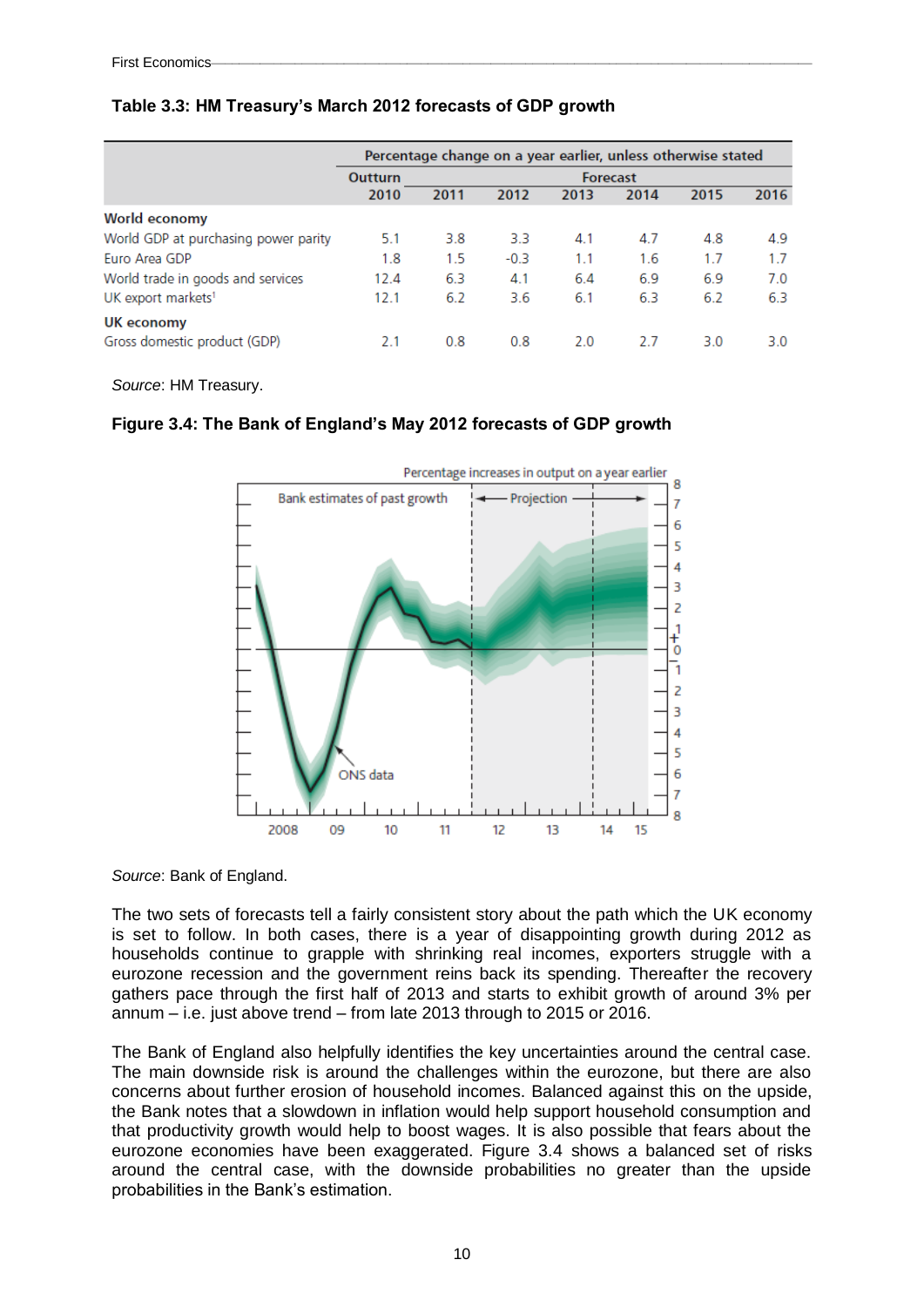As far as the global economy is concerned, the figures in table 3.3 show a small slowdown in world GDP growth in 2012 and 2013 as the effects of the eurozone slowdown and weak growth in the US affect export-oriented economies around the world. However, the scale of this slowdown is not to be overstated and there is a return to very strong global growth from late 2013 onwards.

Looked at side-by-side, the implication of these forecasts is that domestic inflationary pressures will be weak generally for the next 12-18 months before strong global growth and the much-delayed recovery of the UK economy put new pressures on prices. We now consider to what extent this is apparent in recent data and what the prognosis is for the 2012/13 to 2014/15 period.

#### **3.3 Detailed input-by-input forecasts**

### **3.3.1 Wages**

Our analysis of wage increases for the majority of people that regulated networks employ has previously been focused around the ONS's average earnings index. This index was discontinued by the ONS in 2010 and observers have been directed instead to the newer average weekly earnings index for information on wage increases across the UK economy. Figure 3.5 plots the series for private sector wages including and excluding bonuses.



#### **Figure 3.5: Private sector wage inflation**

## *Source*: ONS.

The chart shows a marked shift in wage pressures due to recession. After growing at an average annual rate of just over 4% on both measures between 2000 and 2008, wages declined in absolute terms in 2009, after accounting for the effects of withdrawn bonuses, and then grew by only 2.0% to 2.5% in 2010 and 2011. The latest monthly data from May 2012 shows a further weakening in wage pressures, with annual private-sector wage growth at 1.5% including bonuses and 1.8% excluding bonuses.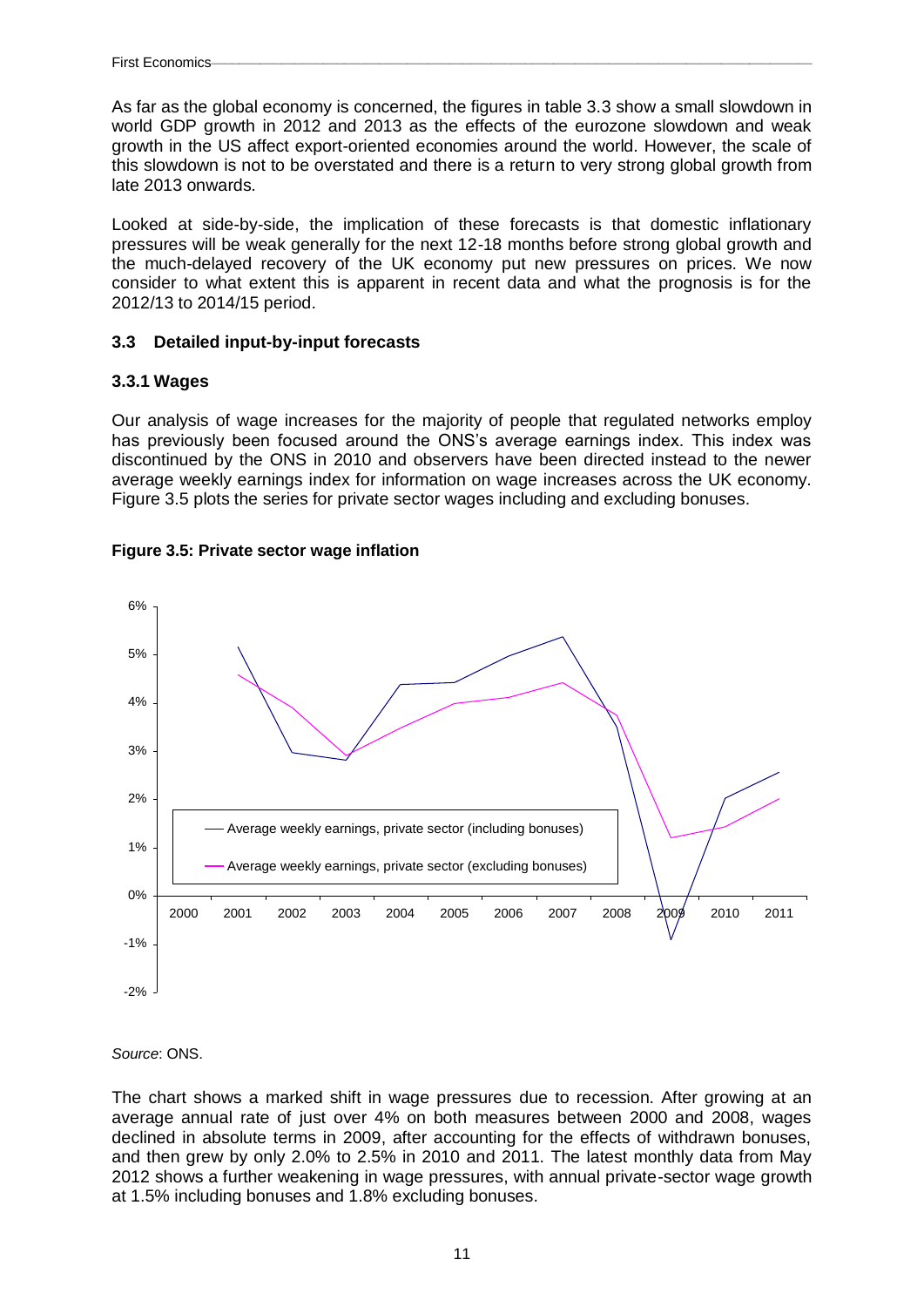Going forward the expectation is one of subdued wage growth stretching over a period of up to 3 years. This is based to a large extent on historical experience which shows that pay increases typically lag behind the growth in GDP by several quarters, mainly because recession creates a pool of unemployed workers who compete vigorously for jobs once economic activity picks up and firms resume hiring. Although this recession resulted in fewer redundancies than previous recessions, there are still around 1m more individuals than normal in unemployment and many more who have been forced onto part-time hours or into jobs that they might not otherwise have taken. This should mean that employers, including the water and sewerage companies, will for a period find that they do not need to offer significant pay increases in order to attract and retain good staff.

HM Treasury's March 2012 Budget report gives a sense of what sort of increases firms should expect to have to pay during the next five years.

|                               |                | Percentage change on a year earlier, unless otherwise stated |      |                 |      |      |      |
|-------------------------------|----------------|--------------------------------------------------------------|------|-----------------|------|------|------|
|                               | <b>Outturn</b> |                                                              |      | <b>Forecast</b> |      |      |      |
|                               | 2010           | 2011                                                         | 2012 | 2013            | 2014 | 2015 | 2016 |
| Labour market                 |                |                                                              |      |                 |      |      |      |
| Employment (millions)         | 29.0           | 29.2                                                         | 29.1 | 29.2            | 29.4 | 29.7 | 30.0 |
| Wages and salaries            | 2.2            | 1.5                                                          | 2.0  | 3.5             | 5.1  | 5.5  | 5.6  |
| Average earnings <sup>6</sup> | 2.4            | 1.2                                                          | 2.6  | 3.1             | 4.3  | 4.5  | 4.5  |
| ILO unemployment (% rate)     | 7.9            | 8.1                                                          | 8.7  | 8.6             | 8.0  | 7.2  | 6.3  |
| Claimant count (millions)     | 1.50           | .53                                                          | 1.65 | 1.64            | 1.52 | 1.35 | 1.19 |

#### **Table 3.6: Labour market forecasts**

*Source*: HM Treasury.

The projections have average earnings growth accelerating from 2.6% in 2012 to 4.5% by the end of the forecast period. We use the financial year equivalents as the best available estimates of the wage inflation for workers employed by a water and sewerage company, as set out in table 3.7 below.

### **Table 3.7: General wage inflation**

|         | Average earnings growth |
|---------|-------------------------|
| 2012/13 | 2.4%                    |
| 2013/14 | 3.5%                    |
| 2014/15 | 4.4%                    |

### **3.3.2 Materials and equipment**

Equipment and materials purchases by companies typically take the form of small pieces of machinery which are installed during the maintenance of the network. An indication of cost trends in this area can be obtained by looking at the prices that UK firms in general are paying for plant and machinery.

Figure 3.8 plots the annual change in the machinery and equipment component of the ONS's producer input prices index.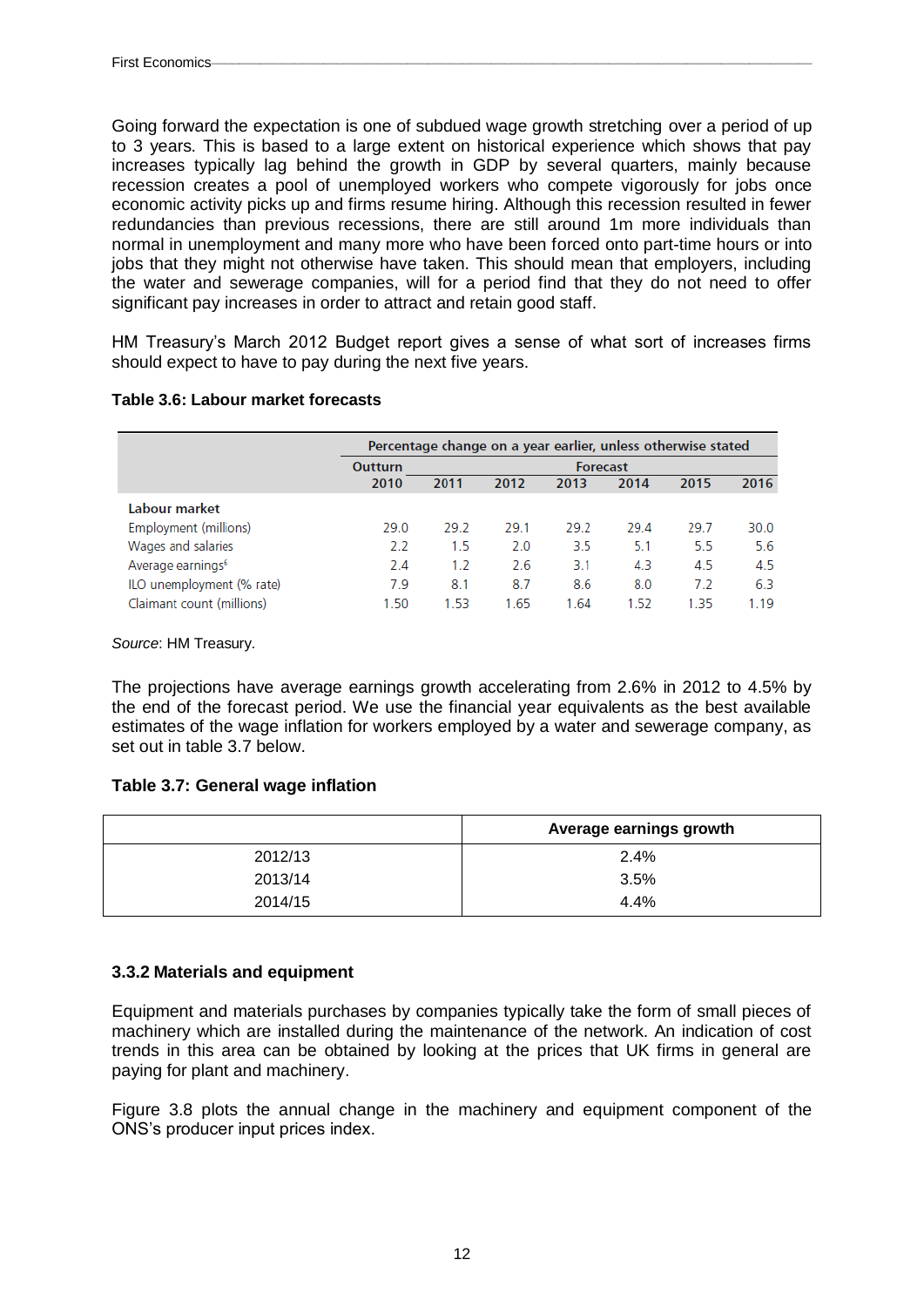

**Figure 3.8: Annual change in the price paid by firms for machinery and equipment**

*Source*: ONS.

The picture here is very different from the analysis of labour costs. The chart shows that prices have increased more rapidly in recent years even as the UK economy has been in recession. This is to a large extent a reflection of the depreciation of sterling and the consequent 'imported inflation' which buyers of goods have been suffering across the economy.

In making projections of prices during through to 2014/15 it is prudent to allow for some drop off from recent levels of inflation. The value of sterling has been much more stable in the last 1-2 years and it will not be long before the effects of previous adjustments in exchange rates work fully through the system, or perhaps even start to reverse. This is borne out in the data for the first six months of 2012, which shows much more stability in prices.

We therefore allow for annual prices increases of 1.5% per annum.

### **3.3.3 Chemicals**

The picture for chemicals is not unlike the picture for machinery and equipment. Figure 3.9 plots the annual change in the inorganic chemicals and organic chemicals components of the ONS producer input prices index.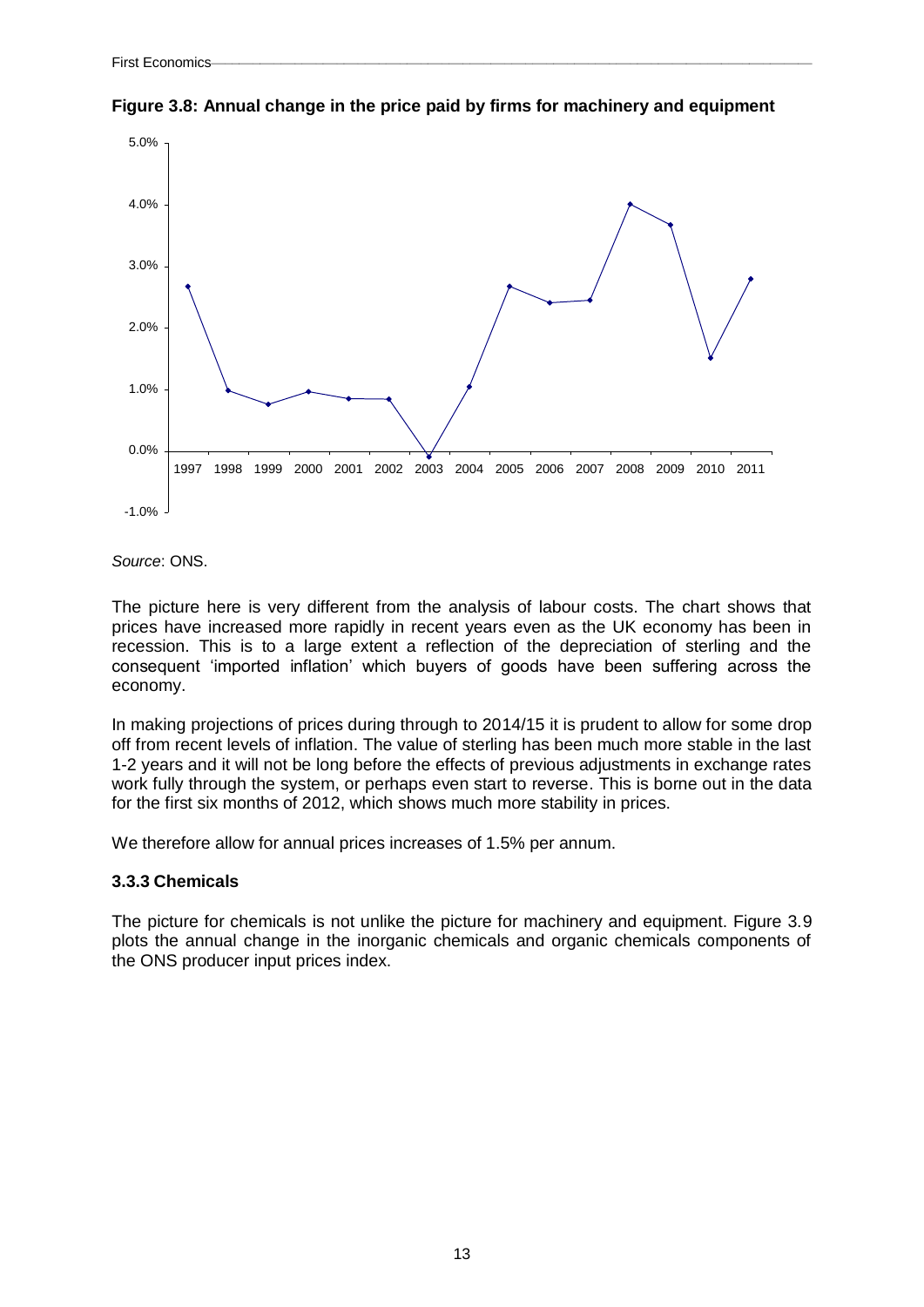



*Source*: ONS.

The charts tell a story of gradually increasing price pressures, especially for organic chemicals. The ONS indices for 2011 are 36% higher than in 2000 for inorganic chemicals and 94% higher than in 2000 for organic chemicals.

While the value of sterling is important here, a bigger driver of cost increases is growing global demand for raw commodities driven in turn by rapid economic growth in less developed parts of the world. This growth in demand has affected not just chemical prices, but also oil prices (which is itself a further driver of price increases in the energy intensive chemical sector), metal prices and food prices.

In forecasting what will happen to these indices in the coming months and years, one has to take account first and foremost of likely commodity price movements. Here the story for the foreseeable future remains one of continued strong demand from China and other developing countries putting pressure on supply and driving prices up. Insofar as the outlook for global economic growth is one of reasonably good growth in 2012 and 2013 followed by strong and stable expansion (as shown in the OBR forecasts in table 3.1 above), the likeliest or central scenario has to be one in which prices move in line with the average rates of growth that have been observed in our selected indices since around 2003.

This points to an average increase in prices of around 5% per annum.

### **3.3.4 Power**

Power prices have been more volatile than any other input cost in recent years. Figure 3.10 plots DECC's moderately large user electricity purchase cost series.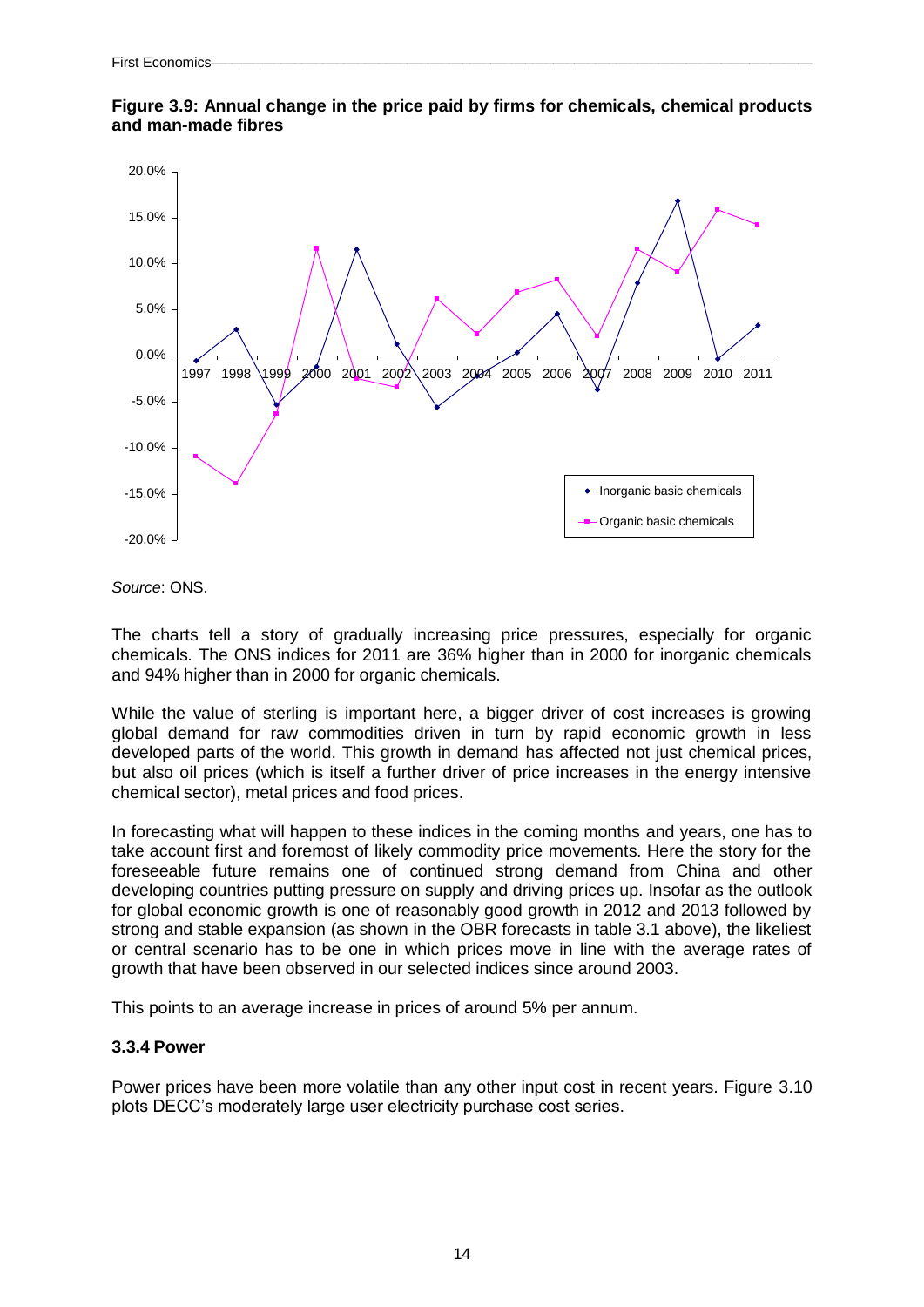



*Source*: DECC.

Smoothing out the volatility, electricity prices are currently around double the level they were in 1998. Most of the upward pressure on prices has come from higher fuel costs, but there have also been significant increases in the charges that suppliers must pay to the transmission and distribution networks.

Going forward, the future direction in NI energy prices depends mainly on global oil prices. There is a wide range of available forecasts, reflecting, understandably, considerable uncertainty about the underlying geopolitics. We think that it is prudent to allow for a steady annual increase in electricity purchase costs going forwards. Future volatility will almost certainly mean that such a forecast proves to be too high or too low in individual years, but by allowing for a long term trend increase in costs, we can capture the fundamentals of continued strong global demand and scarcity of supply, the combination of which very clearly points towards price increases.

We have consulted with the Utility Regulator on the appropriate assumption to make, drawing on its understanding of local market conditions, and have agreed on an increase of 4% per annum. This is consistent with the projections that Bergen Energi made during PR09 and with projections produced during Ofgem's ongoing RIIO price control reviews.

### **3.3.5 Rates**

The total amount that local councils collect in rates is indexed in accordance with RPImeasured inflation in the preceding September. Although it is possible that five-year revaluations will rebase the contributions paid by water and sewerage companies upwards or downwards, it is reasonable for us to provide for RPI-linked increases in this study.

The figures below come from the HM Treasury March 2012 Budget forecasts.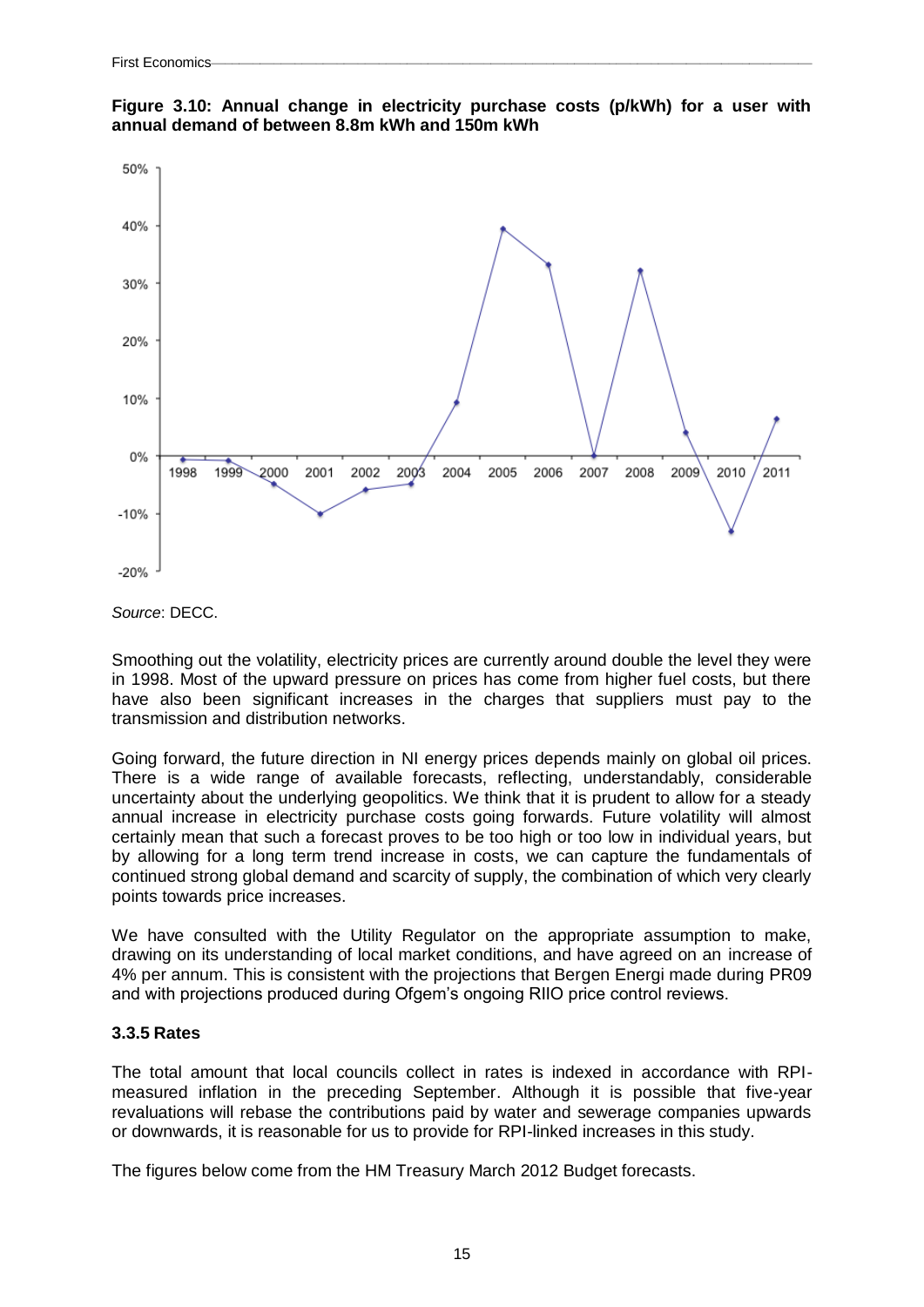### **Table 3.11: Business rates increases**

|         | Annual change |
|---------|---------------|
| 2012/13 | 5.6%          |
| 2013/14 | 3.0%          |
| 2014/15 | 2.3%          |

### **3.3.6 Bad debt**

The industry has seen bad debts increase substantially during recent years as a result of recession and the government's ban on disconnection. The trend going forward will be influenced by:

- future increases in bills;
- the manner in which customers respond to price increases;
- the wider macroeconomic environment; and
- the success of new initiatives to deter non-payment.

For the purposes of this high-level study we make the simple assumption that bad debts remain a constant percentage of companies' annual billing. We therefore allow for increases in bad debts in line with RPI.

### **3.3.8 Other**

The analysis of labour, equipment, chemicals, power, rates and bad debt covers approximately 90% of our representative company's opex. The remaining 10% comprises Environment Agency charges, insurance, laboratory materials, licence fees and other miscellaneous items, none of which are large enough individually to have a major impact on the overall calculation.

To simplify the analysis, we assume that all of these costs move in line with RPI.

This allowance is combined with the other forecasts set out above to give an overall estimate of input price inflation in section 6.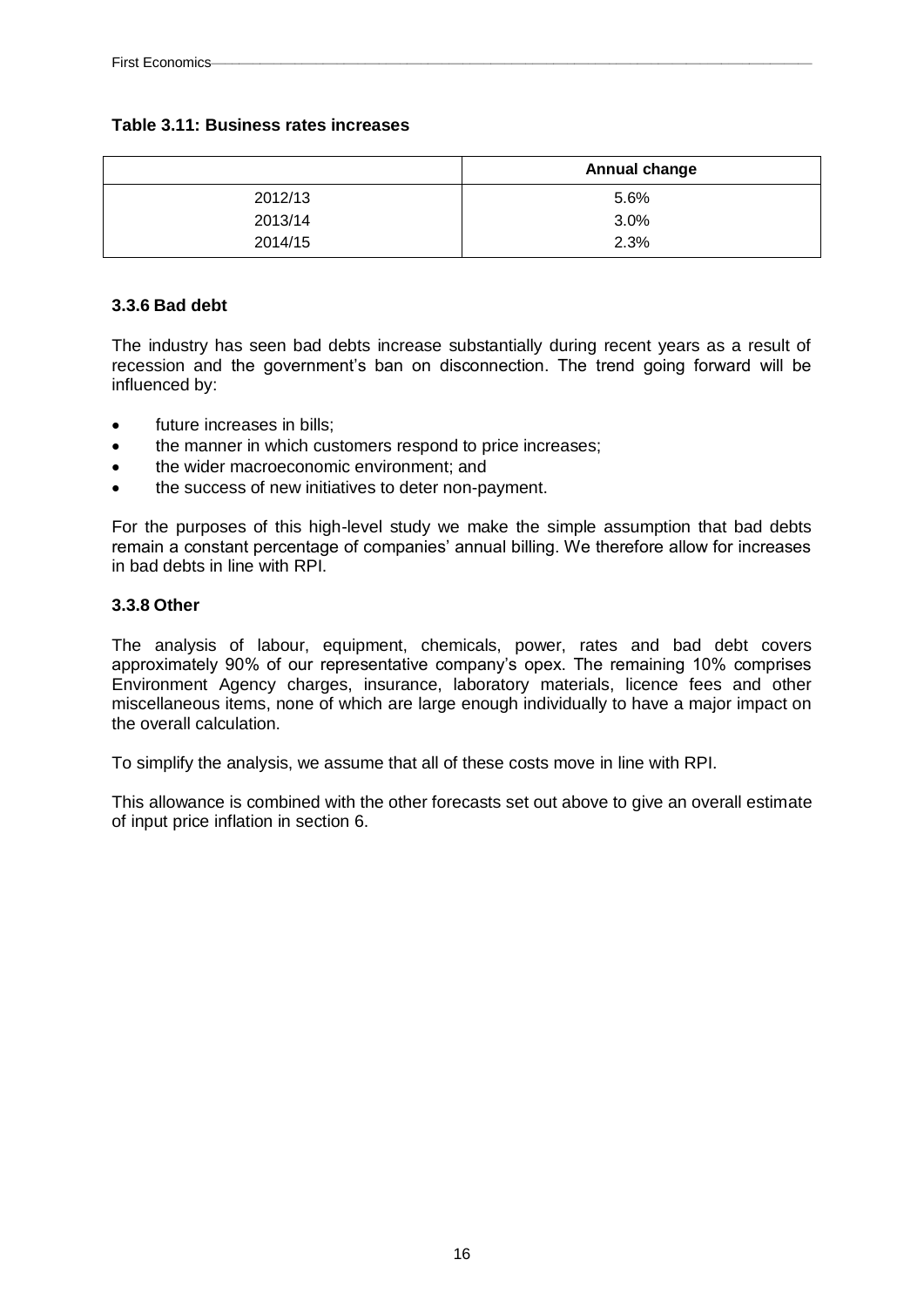### **4. Productivity Growth**

### **4.1 Total factor productivity growth**

The extent to which productivity growth can be expected to offset the input price pressures identified in section 3 depends on a number of factors, including:

- the pace of technical progress affecting the sector;
- the availability of opportunities to reduce overheads; and
- companies' ability to bring better working practices to bear on their operational activities.

Evidence of historical rates of productivity growth in the water industry (and elsewhere in the utility sector) gives some sense of the industry's potential in these areas, but is distorted by a step change in productivity after privatisation and by the impact of a large ongoing quality programme. A better source of information is the historical total factor productivity (TFP) improvements achieved by competitive sectors of the UK economy which are in some way similar to the water and sewerage industry. The most up-to-date source for this type of data is the EU KLEMS project which looked at economic growth, productivity and technological change for all European Union member states during the period 1970 to 2007. A database released to the public in 2008 and updated in 2010 allows researchers to analyse TFP growth on an industry-by-industry basis and to compare/benchmark the historical performance of UK companies against firms from elsewhere.

For the purposes of analysing trends in opex, data for three generic types of sector are especially interesting:

- sectors in which a product is being processed or produced;
- sectors where firms are repairing/maintaining existing assets or operating some sort of established asset/network; and
- sectors where the core activity is the provision of a business service.

In each case, the competitive industries in this list can be said to be carrying out activities which bear certain similarities to the activities contained within a water and sewerage company's opex. Knowing what productivity trends in these industries have been may therefore help to reveal the underlying potential for the water industry to deliver productivity improvements of its own.

Table 4.1 shows average annual TFP growth rates in each of these industries for the 1970 to 2007 period as a whole and for the more recent 1990 to 2007 period. The definition of TFP growth that we have used is value-added TFP growth, consistent with the measure used in most other periodic reviews.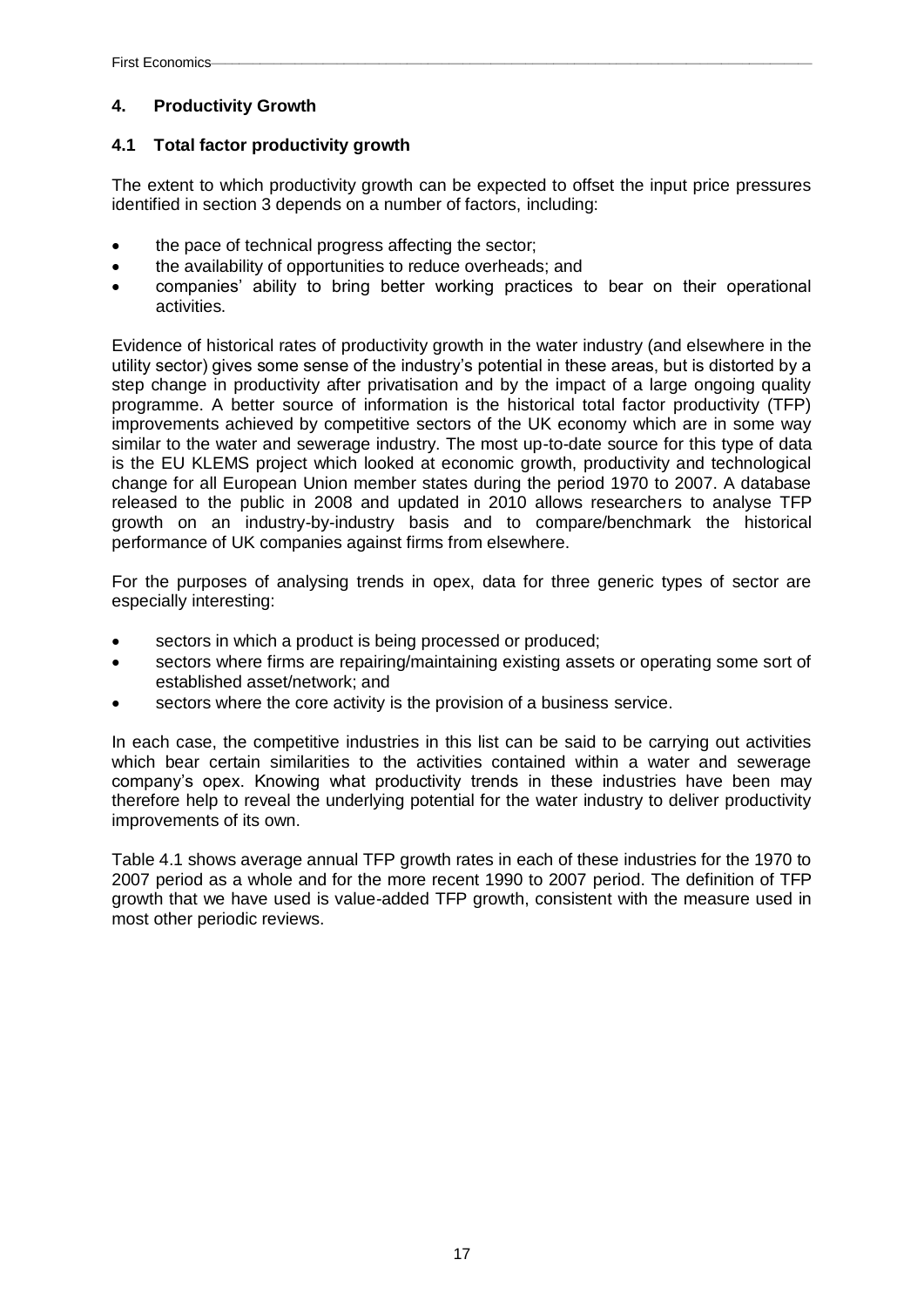<u>.</u>

| <b>UK Sector</b>                                                       | 1970 to 2007 | Average | 1990 to 2007 | Average |
|------------------------------------------------------------------------|--------------|---------|--------------|---------|
| Manufacturing                                                          | 1.8          | 1.8     | 1.9          | 1.9     |
| Electricity, gas and water supply                                      | 2.2          |         | 0.9          |         |
| Sale, maintenance and repair of<br>motor vehicles; retail sale of fuel | 2.0          | 2.2     | 2.6          | 1.7     |
| Transport and storage                                                  | 2.4          |         | 1.7          |         |
| Finance, insurance, real estate and<br>business services               | (0.9)        | (0.9)   | 0.3          | 0.3     |

### **Table 4.1: Annual total factor productivity growth (%) by sector**

It is apparent from table 4.1 that perceptions of the water industry's productivity improvement potential depends in part on which of the periods is seen as providing the best guide to future performance and in part on which of the industries are considered to be the best comparators. On the first of these points, we have a strong preference for using up-to-date information. It is not at all clear to us how data on productivity growth from the 1970s and, to some extent, the 1980s can act as a reliable indicator of what might be expected of companies in the period 2012/13 to 2014/15. Although there are difficulties with any approach that seeks to extrapolate from the past to predict the future, we are much more confident in using data from the most recent business cycle (i.e. 1990 to 2007) in such an exercise.<sup>3</sup>

On the second point, previous studies in this field have sought to weight the different components of table 4.1 in line with the 'nature of work' involved in running a water and sewerage network. Although by no means completely precise, an overall comparator constructed in this way ought to show how the different rates of productivity growth affecting different parts of a company's business come together at the overall company level.

Our nature of work comparator is shown in table 4.2.

 $3$  NI Water questioned this choice in its response to the Utility Regulator's draft determination and suggested that it might be better to focus on data from the period 1997 to 2007. In this instance, the choice of period does not have a material impact on the calculation: the 1997 to 2007 data implies productivity growth of 0.90% per annum as compared to a figure of 0.86% using the 1990 to 2007 data. This does not give us sufficient cause to revise our calculations.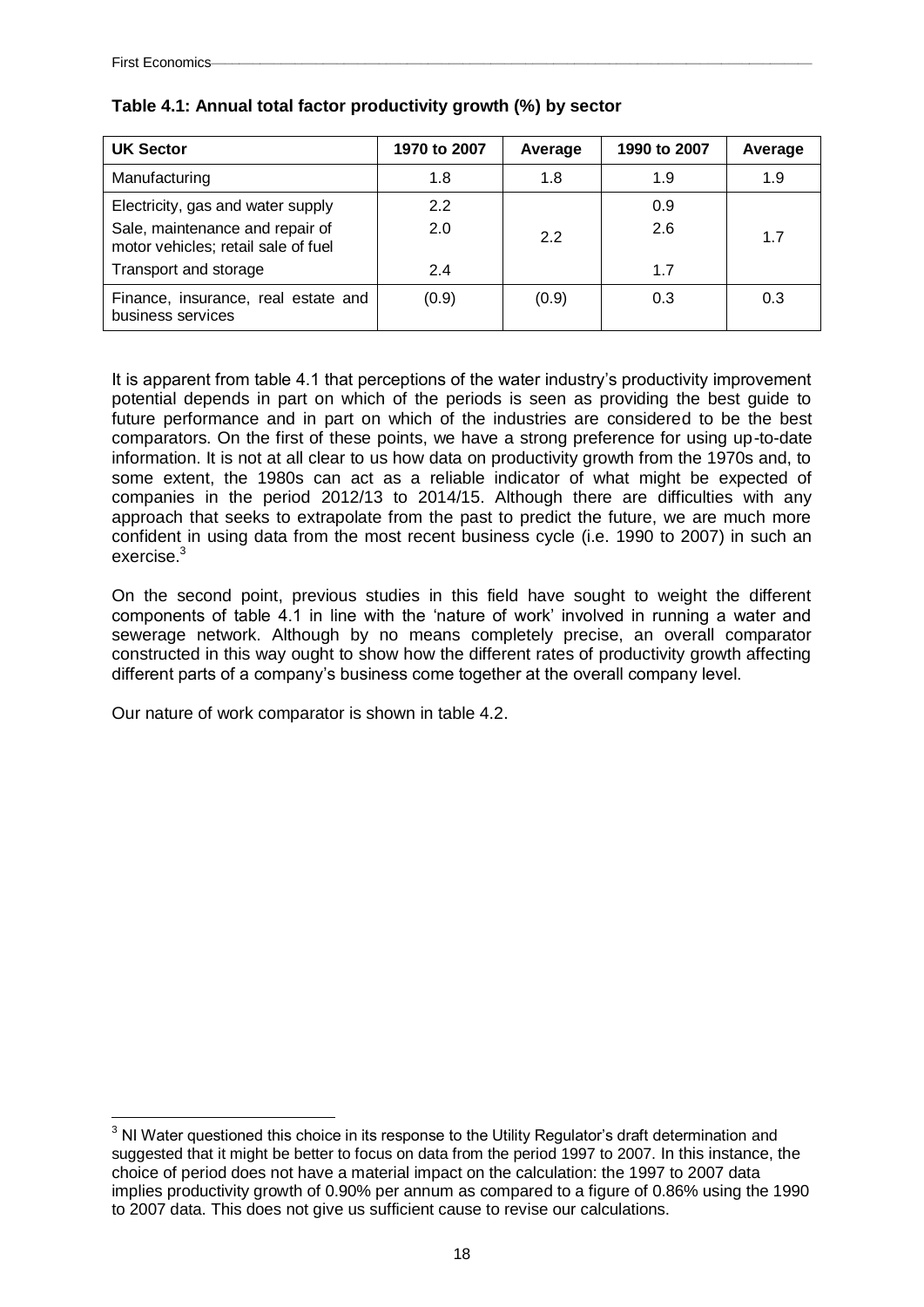### **Table 4.2: Nature of work comparator**

| <b>Activity</b>                                                                              | % of opex        | <b>Annual productivity</b><br>growth |
|----------------------------------------------------------------------------------------------|------------------|--------------------------------------|
| Water resources and treatment<br>Sewage treatment<br>Sludge treatment and disposal           | 20%              | 1.9%                                 |
| Water distribution<br>Sewerage                                                               | <b>20%</b>       | 1.7%                                 |
| General and support<br>Customer services<br>Scientific services<br>Other business activities | 45%              | 0.3%                                 |
| EA charges<br><b>Bad debts</b><br>Other                                                      | 15%              |                                      |
|                                                                                              | Weighted average | 0.86%                                |

The percentages in the first column of the table are taken from our analysis of companies' June returns. For the industry as a whole, we identify 20% of costs in 'production', 20% of costs in running and maintaining networks, 45% of costs in business support services and a further 15% of costs in charges, bad debts and other.

The productivity trends shown in the final column are the simple averages from the relevant rows of table 4.1.

When the two columns of table 4.2 are combined, the average annual rate of productivity improvement affecting opex-related activities is just short of 1% per annum. What this means in practice is that relatively high rates of productivity improvement in production and network maintenance/operation balance out relatively slow productivity growth in companies' business service functions. This is consistent with the idea that productivity grows more quickly in the goods/manufacturing side of the economy than in the service sector.

To put our findings in some sort of perspective, the 0.86% per annum implies that water companies will out-perform the historical rate of productivity improvement for the UK economy as a whole of 0.7% per annum. As such, it is by no means a soft target to expect companies to meet over the next five-year period.

### **4.2 Adjustments**

### *Capital substitution*

In previous studies of this type it has been recognised that labour productivity typically increases more quickly than TFP as companies over time replace people with capital. In applying our analysis of TFP trends to base opex we ought to make an adjustment for this capital substitution otherwise we will be understating the reductions in opex that water and sewerage companies will make in matching the achievements of our nature of work comparator.

The scale that this adjustment should take is not something that can be easily measured. The EU KLEMS data shows that labour productivity growth has outstripped TFP growth by a significant margin, but a large part of this differential will be as a result of the sorts of quality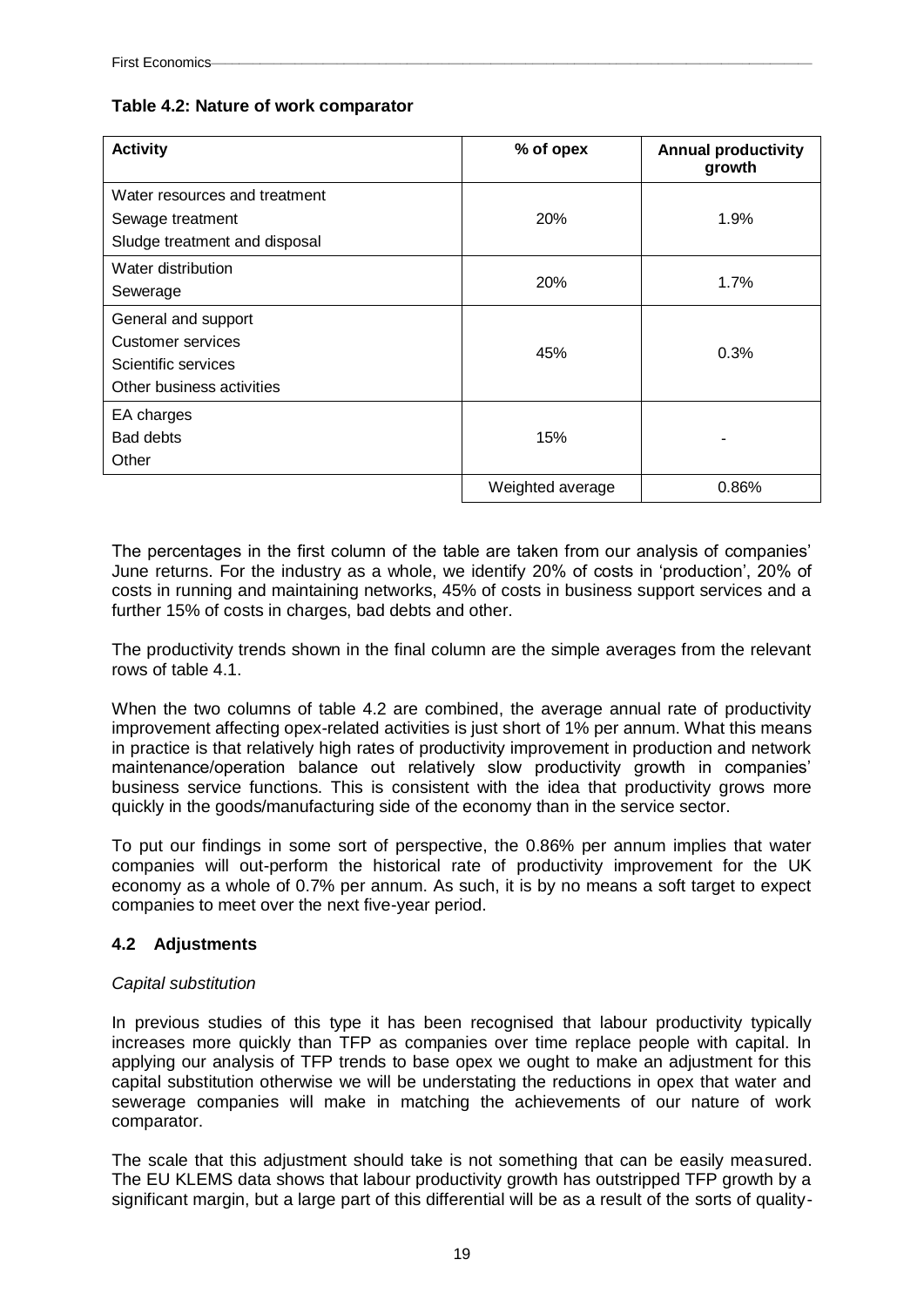improving and volume-growing investment that we are deliberately excluding from our analysis of base opex. In the absence of any reliable information from comparators, estimation of the capital substitution effect really ought to become a matter for expert judgment – i.e. something for companies and regulator to take a view on together having observed what sorts of people costs companies save when they carry out only like-for-like investment.

A very rough ballpark estimate of the magnitude of this effect would be around 0.5% per annum. This is the figure that the ORR used in its 2008 periodic review decision for Network Rail and which Ofwat subsequently incorporated into its PR09 analysis. The 0.5% is derived from the assumption that the marginal rate of capital substitution in our comparator population from section 4.1 matches the marginal rate of capital substitution in the UK economy as a whole – an assumption which seems equally appropriate in our analysis.

#### *Catch-up efficiencies*

The Competition Commission in its 2010 Bristol Water inquiry made a further adjustment to the comparator data to allow for the possibility that some of an industry's reported productivity growth has been the result of firms in the selected industry catching up to the frontier rather than frontier shift per se. Its adjustment was worth slightly less than 0.5% per annum.

We think this might overstate the extent to which productivity growth over long horizons (i.e. 37 years and 17 years in table 4.1 above) can be the result of less efficient companies embracing the practices adopted by leading companies. However, recognising the importance of not departing too far from established regulatory precedent in this study, we propose to follow the Commission's lead and bring the same adjustment in to our calculations.

#### *Overall*

This means that the two adjustments that we need to make to the table 4.2 calculation broadly cancel each other out.

We therefore take the 0.86% directly through to our overall frontier shift calculation in section 6 of this report.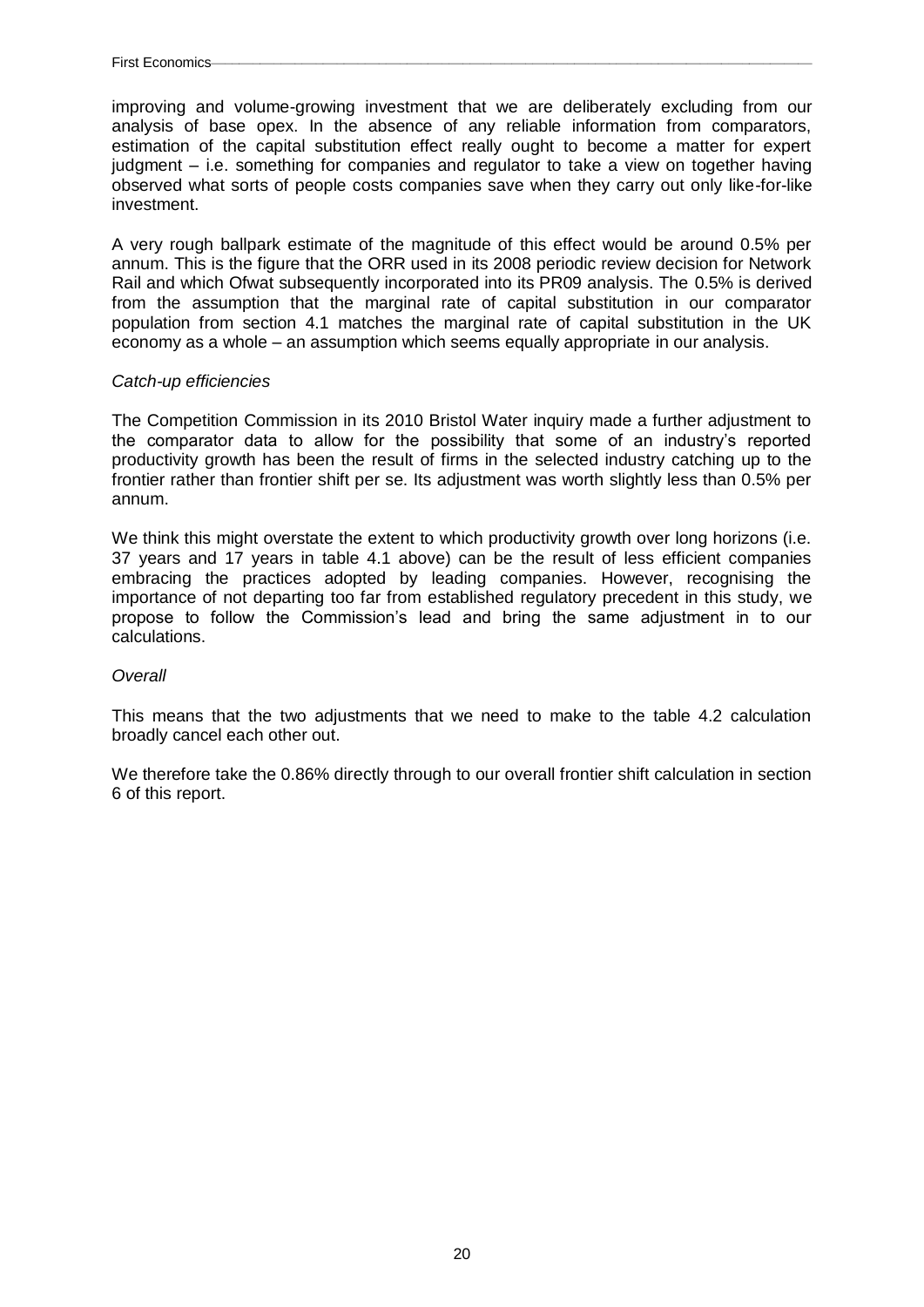## **5. RPI-measured Inflation**

The final component of equation 3 from section 2 is a forecast of RPI-measured inflation.

Having opted to anchor our analysis to the GDP forecasts prepared by HM Treasury and the Bank of England, it is only logical that our forecasts of RPI are derived from the same sources. Figure 5.1 and table 5.2 reproduce the projections found in the Bank's May 2012 Inflation Report and HM Treasury's March 2012 Budget report.

**Figure 5.1: The Bank of England's May 2012 CPI Forecasts**



*Source*: Bank of England.

### **Table 5.2: OBR/HM Treasury March 2012 inflation forecasts**

|                               |                | Percentage change on a year earlier, unless otherwise stated |        |      |                 |      |        |  |
|-------------------------------|----------------|--------------------------------------------------------------|--------|------|-----------------|------|--------|--|
|                               | <b>Outturn</b> |                                                              |        |      | <b>Forecast</b> |      |        |  |
|                               | 2010           | 2011                                                         | 2012   | 2013 | 2014            | 2015 | 2016   |  |
|                               |                |                                                              |        |      |                 |      |        |  |
| <b>Inflation</b>              |                |                                                              |        |      |                 |      |        |  |
| CPI                           | 3.3            | 4.5                                                          | 2.8    | 1.9  | 1.9             | 2.0  | 2.0    |  |
| RPI                           | 4.6            | 5.2                                                          | 3.2    | 2.3  | 2.5             | 3.6  | 4.0    |  |
| Terms of trade <sup>5</sup>   | $-0.6$         | $-1.5$                                                       | $-0.2$ | 0.2  | 0.2             | 0.0  | $-0.1$ |  |
| GDP deflator at market prices | 2.9            | 2.3                                                          | 2.5    | 2.5  | 2.5             | 2.5  | 2.5    |  |

*Source*: HM Treasury.

As always with these forecasts, CPI-measured inflation is assumed to come more or less into line with the government's 2% target two years from now and stay at 2% thereafter. In the intervening 24 months, the forecast has CPI-measured inflation noticeably above target as the aftermath of the significant import price shock that hit the UK between 2009 and 2011 continues to impact upon consumer prices.

The most interesting part of the numbers is the forecast of RPI-measured inflation that sits alongside the CPI numbers. Between 2012 and 2014 RPI-measured inflation moves in broadly the same way as CPI-measured inflation. Thereafter, a noticeable wedge opens up between the RPI and CPI inflation rates.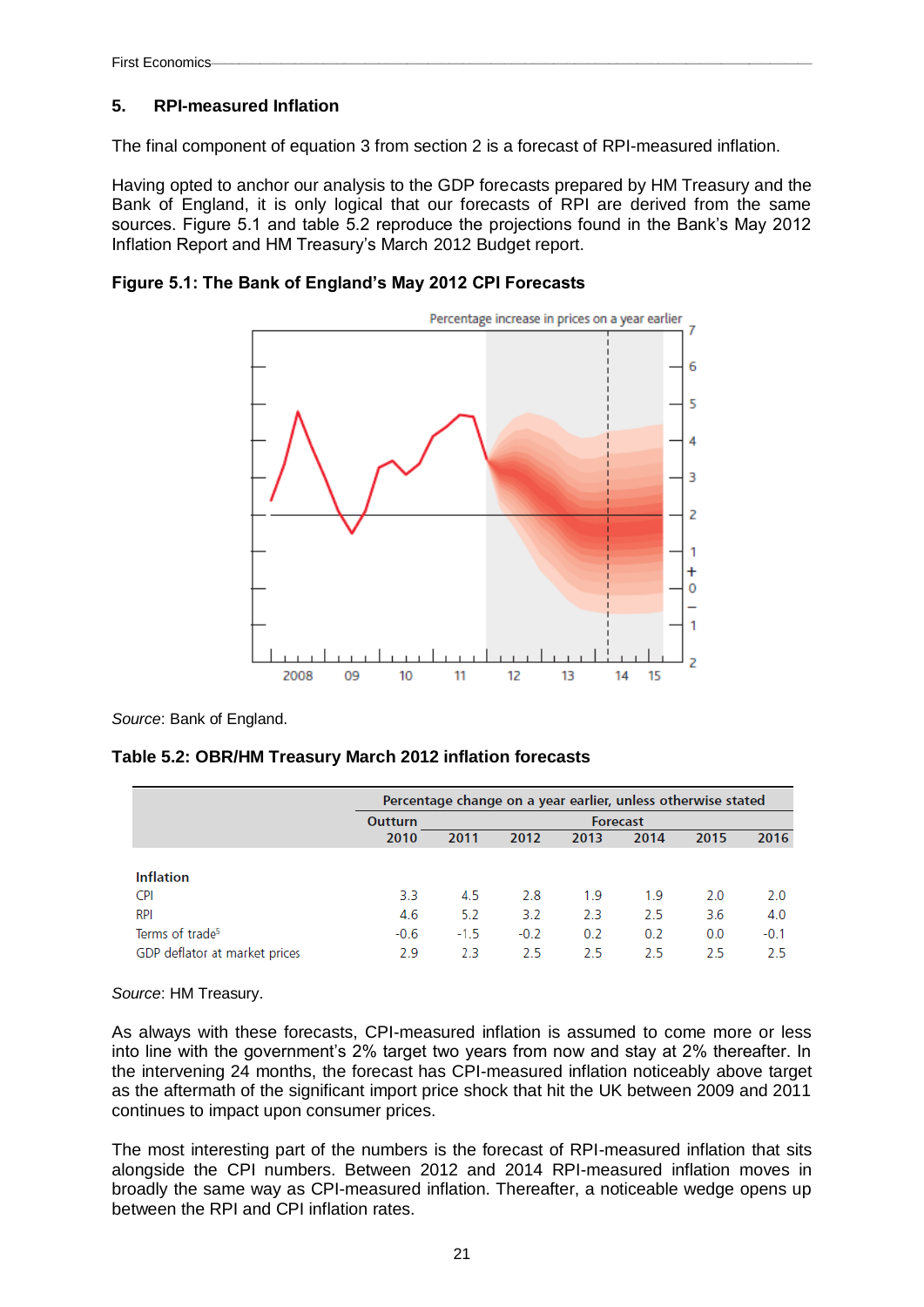This surprisingly large gap is explained by the OBR to be a function of two main factors:

- a temporary divergence between the two measures of inflation caused by the upward movement in mortgage interest rates (which are included in the RPI basket but not the CPI basket) back to 'normal' levels; and
- a more permanent widening of the gap that naturally exists between CPI- and RPImeasured inflation from around 0.5 to 0.8 percentage points historically to around 1.4 percentage points going forward.

# **Box 1: The long-run gap between CPI- and RPI-measured inflation**

In a working paper published alongside its November 2011 macroeconomic forecasts, the OBR explains that the government's 2% annual CPI inflation target is now best thought of as converting to annual RPI-measured inflation over the long term of 3.3% to 3.5% per annum. This is a noticeably higher number than anyone has ever talked of before. (In previous price reviews, regulators have typically converted the government's 2% CPI inflation target to RPImeasured inflation of 2.5% to 2.8% per annum.)

The 1.3 to 1.5 percentage point gap between the two measures of annual inflation is attributable to three factors. Two are linked to housing costs:

- the RPI measure of inflation includes the effects of rising house prices, but CPI does not. If one assumes that house prices in the long term rise with average earnings growth, and if average earnings go up by around 4% to 4.5% in normal economic conditions, this serves to pull RPI inflation up by around 0.35 percentage points per annum; and
- the RPI measure also includes the effects of changes in mortgage interest payments. CPI does not. If mortgage interest rates can be assumed to be stable over long horizons, mortgage interest payments will move up in line with house prices. This is thought to add another 0.15 percentage points per annum to RPI inflation.

The third driver of the difference between CPI- and RPI-measured inflation is something known as the 'formula effect'. This is a reference to the way in which the CPI measure of inflation collates the tens of thousands of different prices collected by the ONS statisticians using geometric averages, whereas the RPI measure of inflation makes use of arithmetic averages. As a mathematical fact, geometric averages of non-identical numbers will always be lower than arithmetic averages, meaning that CPI will always show lower increases than RPI even if the two measures are using exactly the same source data.

Historically, the so-called formula effect has been a very stable 0.5 percentage points per annum. However, in recent months the effect has been measured at around 1.0 percentage points per annum. The ONS attributes this increase to changes in the way that it is measuring certain prices, most notably the prices of clothing and footwear. Specifically, because the ONS is now using a much larger number of data points to track the price of clothes and shoes, the dispersion in the data set has grown and the gap between geometric and arithmetic averages has widened.

In the absence of any change in the ONS' methodologies for measuring inflation, it is now not tenable to assume that the formula effect will be the historical 0.5 percentage points per annum. The OBR in its forecasts allows for a formula effect in the future of 0.8 to 1.0 percentage points per annum.

Added to the two other factors identified above, the net result is that RPI-measured inflation will sit naturally 1.3 to 1.5 percentage points above CPI-measured inflation.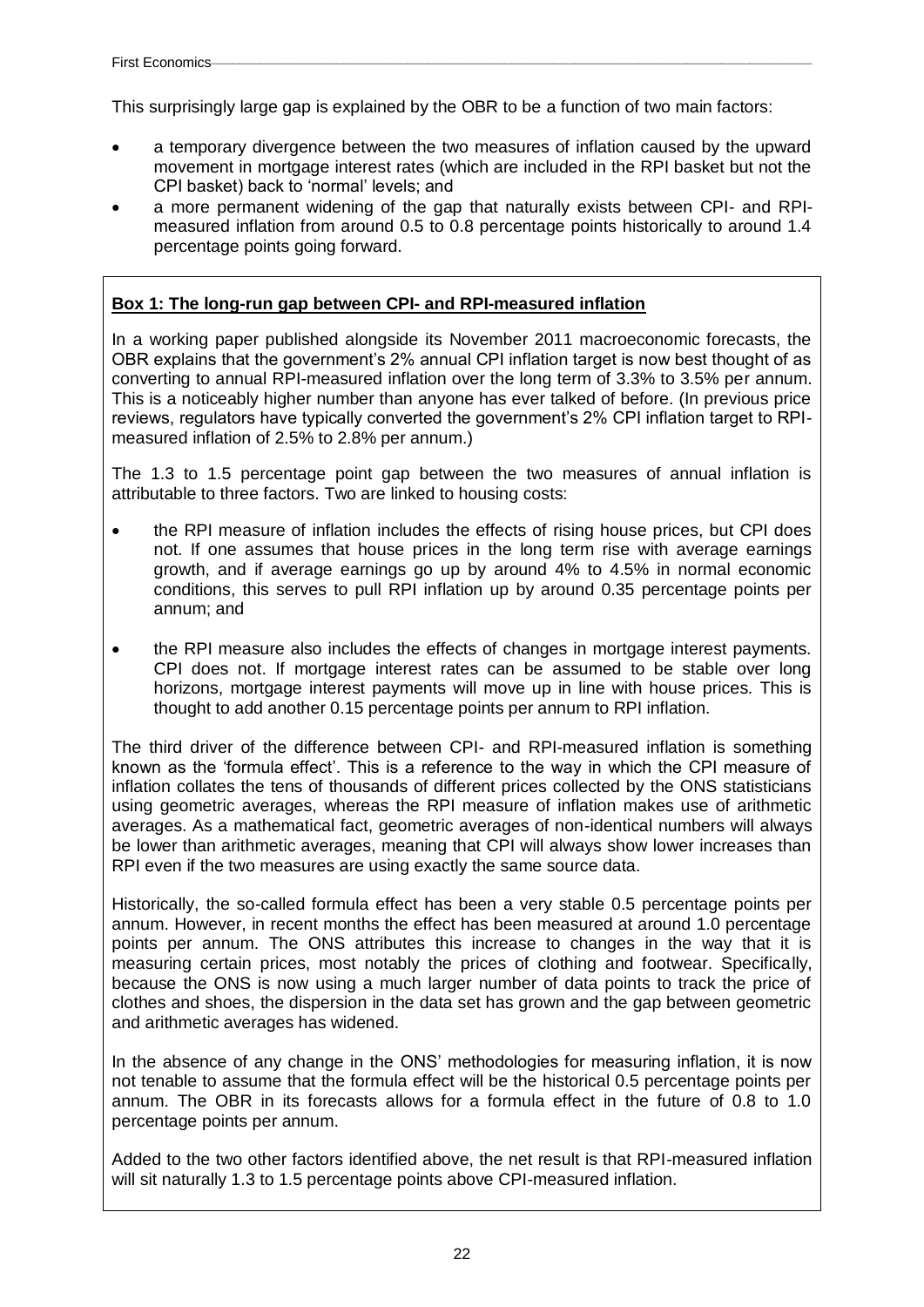Our RPI forecasts follow the March 2012 OBR financial year projections, except that we have been asked by the Utility Regulator to assume an identical inflation rate in 2013/14 and 2014/15 to be consistent with RPI assumptions are used elsewhere in the PC13 financial model. The assumptions are as set out below.

## **Table 5.3: RPI-measured inflation forecasts**

|         | RPI-measured inflation |
|---------|------------------------|
| 2012/13 | 2.9%                   |
| 2013/14 | 2.6%                   |
| 2014/15 | 2.6%                   |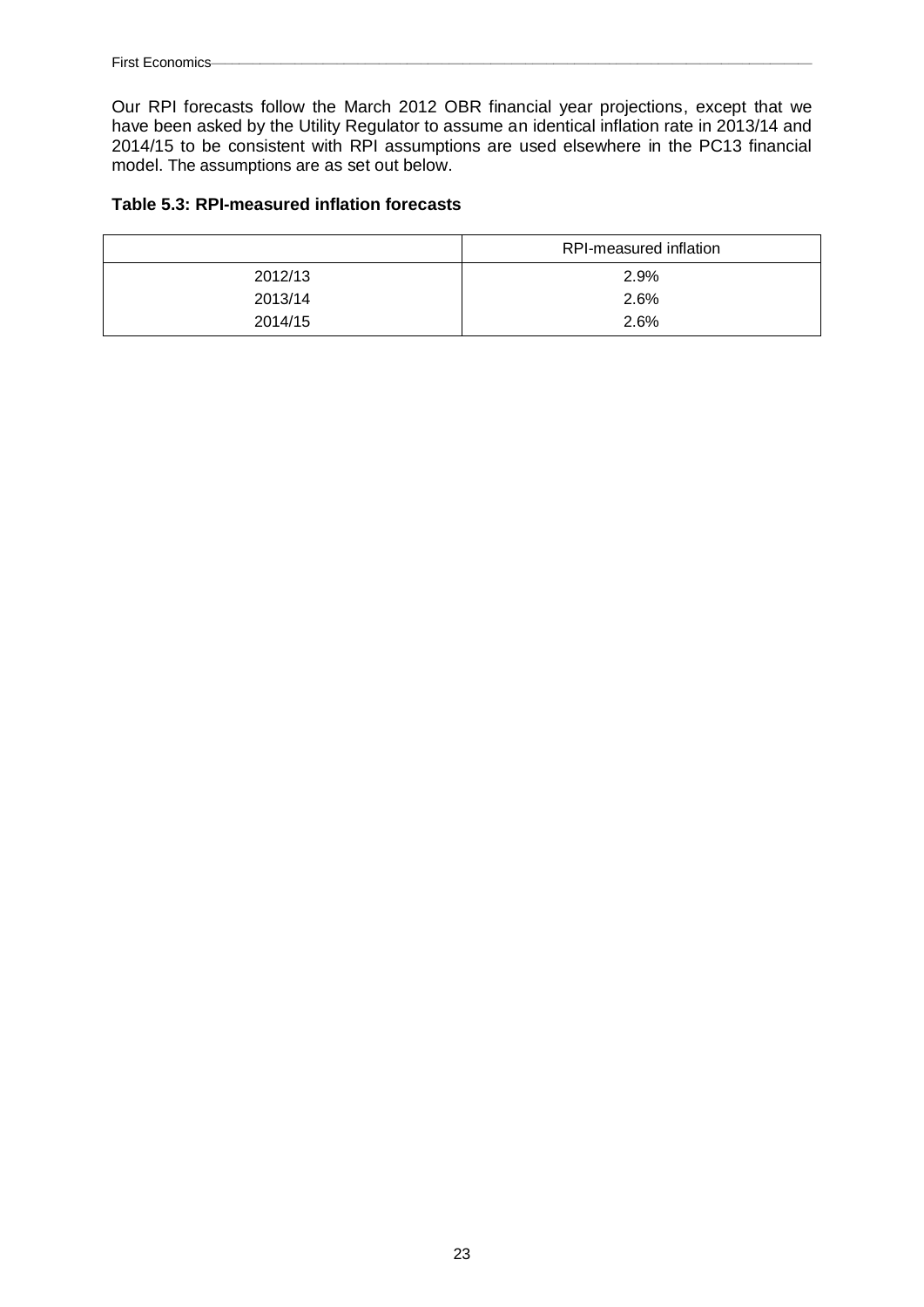# **6. Overall Frontier Shift Calculation and Cross Checks**

### **6.1 Frontier shift calculation**

Table 6.1 combines our estimates of input price inflation, productivity growth and RPImeasured inflation into an overall estimate of frontier shift.

|  |  |  | Table 6.1: Frontier shift calculation (%) |  |
|--|--|--|-------------------------------------------|--|
|--|--|--|-------------------------------------------|--|

|                        |              | <b>PC13</b>     |              |
|------------------------|--------------|-----------------|--------------|
|                        | 2012/13      | 2013/14         | 2014/15      |
| Labour                 | 2.4          | 3.5             | 4.4          |
| Equipment              | 1.5          | 1.5             | 1.5          |
| Chemicals              | 5.0          | 5.0             | 5.0          |
| Power                  | 4.0          | 4.0             | 4.0          |
| Rates                  | 5.6          | 3.0             | 2.3          |
| Bad debt               | 2.9          | 2.6             | 2.6          |
| EA charges             | 2.9          | 2.6             | 2.6          |
| Other                  | 2.9          | 2.6             | 2.6          |
| Input price inflation  | 3.03         | 3.25            | 3.60         |
| Productivity growth    | (0.86)       | (0.86)          | (0.86)       |
| RPI-measured inflation | (2.9)        | (2.6)           | (2.6)        |
| <b>Frontier shift</b>  | $RPI - 0.73$ | $RPI -$<br>0.21 | $RPI + 0.14$ |

Note that an alternative way of applying these numbers in the Utility Regulator's price control decisions would be to identify separately the real input price inflation and productivity growth impacting on frontier companies' base opex. These figures are provided in table 6.2.

### **Table 6.2: Real input price inflation and productivity growth assumptions (%)**

|                            |         | <b>PC13</b> |         |
|----------------------------|---------|-------------|---------|
|                            | 2012/13 | 2013/14     | 2014/15 |
| Real input price inflation | 0.13    | 0.65        | 1.00    |
| Productivity growth        | (0.86)  | (0.86)      | (0.86)  |

The main observation to make about these numbers is that the rate of frontier shift is not a constant. It varies from year-to-year in line with the input price pressures that water and sewerage companies can be expected to face and the benchmark level of RPI-measured inflation.

### **6.2 Cross-check 1: recent industry cost data**

One obvious sense check to apply to the estimates in table 6.1 is a comparison to the actual rate of frontier shift in England & Wales in recent years.

Table 6.3 and figure 6.4 attempt to calculate this rate of frontier shift using base opex data for the two companies that the Utility Regulator has deemed to be the frontier England & Wales companies in 2010/11 – Yorkshire Water for the water service and Wessex Water for the sewerage service. The experiences of these businesses are relevant benchmarks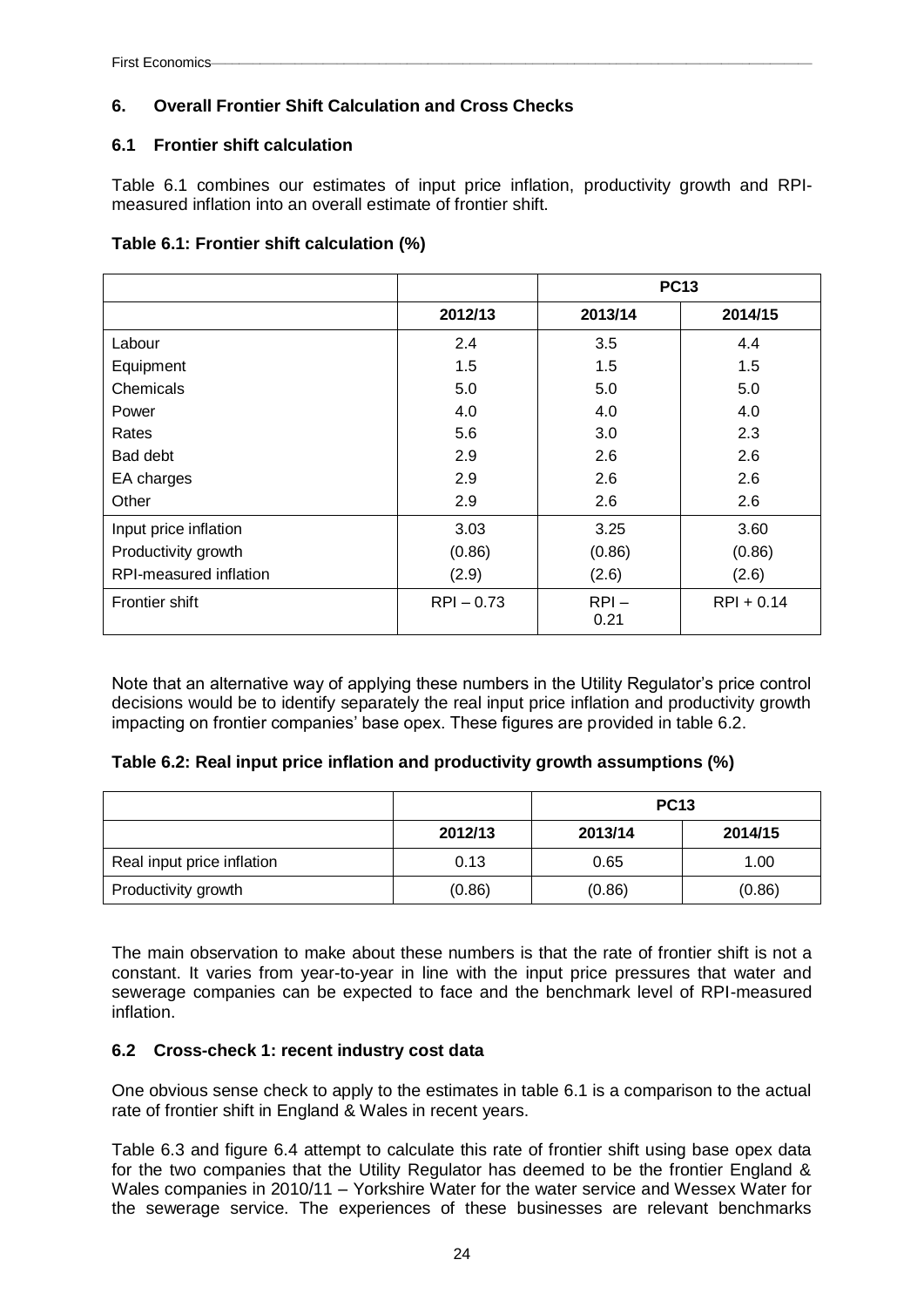because the companies concerned have been at the top of Ofwat's efficiency rankings for a number of years. As a consequence, the recent trend in these businesses' base opex provides the best available insights into what has been going on at the industry's efficiency frontier, excluding any catch-up effects.

|                     | 00/01 | 01/02 | 02/03 | 03/04 | 04/05 | 05/06 | 06/07 | 07/08 | 08/09 | 09/10 |
|---------------------|-------|-------|-------|-------|-------|-------|-------|-------|-------|-------|
| Yorkshire,<br>water | 146.9 | 139.6 | 131.6 | 131.2 | 124.4 | 135.5 | 134.8 | 140.7 | 144.5 | 145.0 |
| Wessex,<br>sewerage | 51.9  | 50.7  | 53.6  | 52.9  | 53.0  | 55.5  | 56.5  | 56.2  | 59.8  | 55.4  |

**Table 6.3: Base opex (excluding exceptionals), 2009/10 £m**

*Note*: to construct consistent data series we have re-based AMP4 opex in line with the methodology outlined in Ofwat's 7 March 2006 instructions to companies. We have also corrected for changes in pension and customer supply pipe repair accounting policies.

**Figure 6.4: Base opex (excluding exceptionals) in real terms, 2000/01 = 100**



The data shows a marked upward drift in costs relative to RPI at the industry opex frontier in recent years, which seems at first sight to contradict the projections that we have in table 6.1.

However, one of the explanatory factors that lies behind this is a doubling of energy prices between 2003/04 and 2009/10. Although it is not generally good practice to arbitrarily exclude the component in costs which just happens to have risen the most, <sup>4</sup> we need to

 4 In any control period it is inevitable that some types of cost will increase more quickly than others. If at every periodic review companies and regulators exclude from their analysis costs which have risen most quickly, the rate of frontier shift observed will be systematically biased downwards.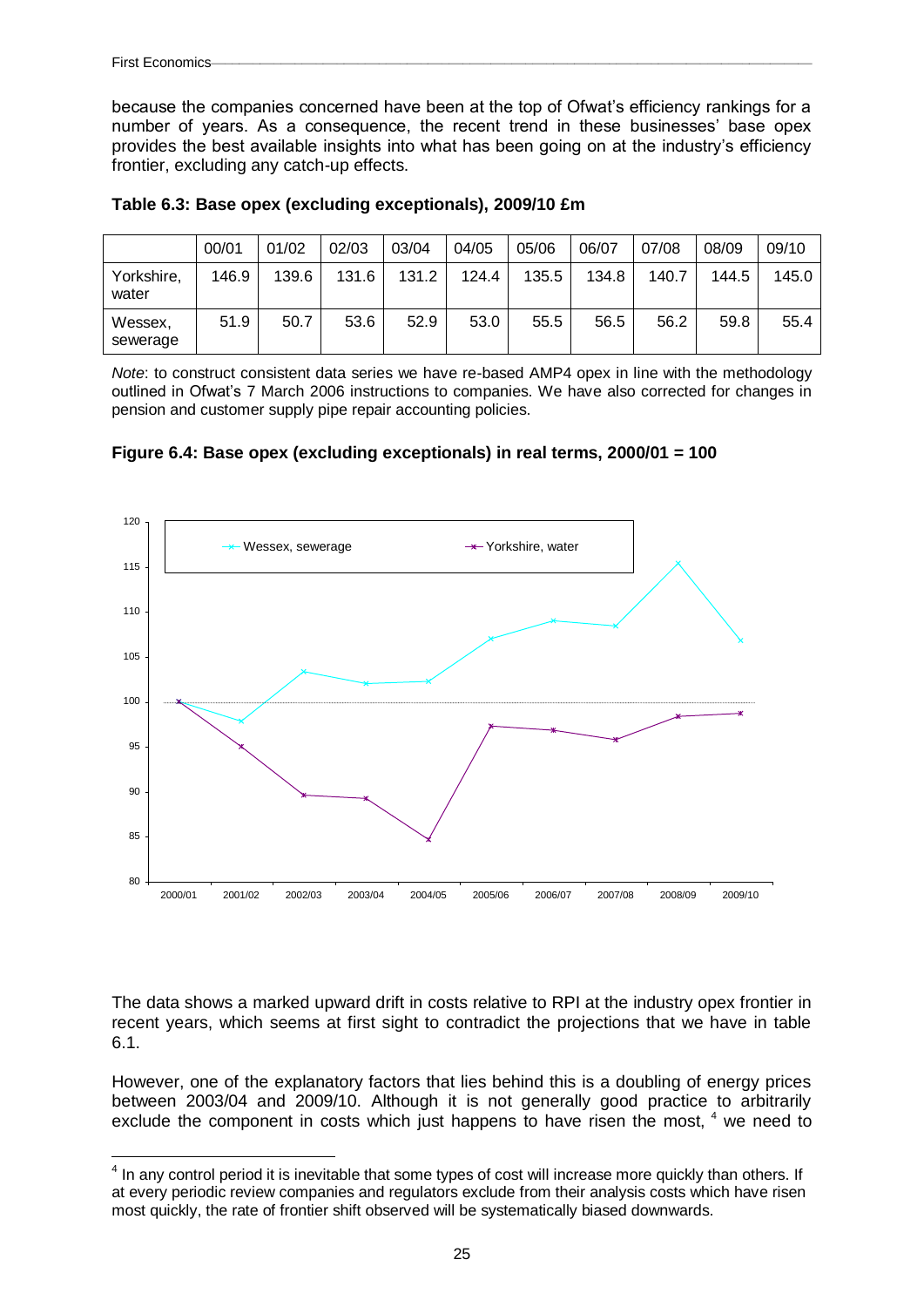recognise that we are allowing in our forward-looking projections for much more modest increases in power costs of just 4% per annum. It is therefore instructive to see what has been happening to base opex excluding power costs. In table 6.5 and figure 6.6 we strip out these costs.

| Table 6.5: Base opex (excluding exceptionals and power costs), 2009/10 £m |
|---------------------------------------------------------------------------|
|---------------------------------------------------------------------------|

|                     | 00/01 | 01/02 | 02/03 | 03/04 | 04/05 | 05/06 | 06/07 | 07/08 | 08/09 | 09/10 |
|---------------------|-------|-------|-------|-------|-------|-------|-------|-------|-------|-------|
| Yorkshire,<br>water | 135.2 | 126.4 | 119.6 | 119.0 | 113.8 | 121.0 | 114.5 | 115.9 | 112.7 | 116.2 |
| Wessex,<br>sewerage | 45.5  | 43.1  | 47.5  | 46.1  | 45.6  | 47.9  | 46.0  | 44.8  | 47.2  | 42.6  |

**Figure 6.6: Base opex (excluding exceptionals and power costs) in real terms, 2000/01 = 100**



After stripping out power costs, the figures in table 6.4 and the lines in figure 6.5 look fairly flat. In the case of Yorkshire Water, water service base opex was 2% lower in 2009/10 compared to 2003/04. In the case of Wessex Water, sewerage costs were 8% lower, albeit due in large part to the very large cost reductions that the business was able to achieve in 2009/10.

We take this to mean that the estimates that we have in table 6.1 are in the right ballpark. If we roll forward these companies' base opex using our frontier shift calculations, we are leaving base opex in 2014/15 0.8% lower than base opex in 2011/12. This does not seem to be an unrealistic expectation given historical experience.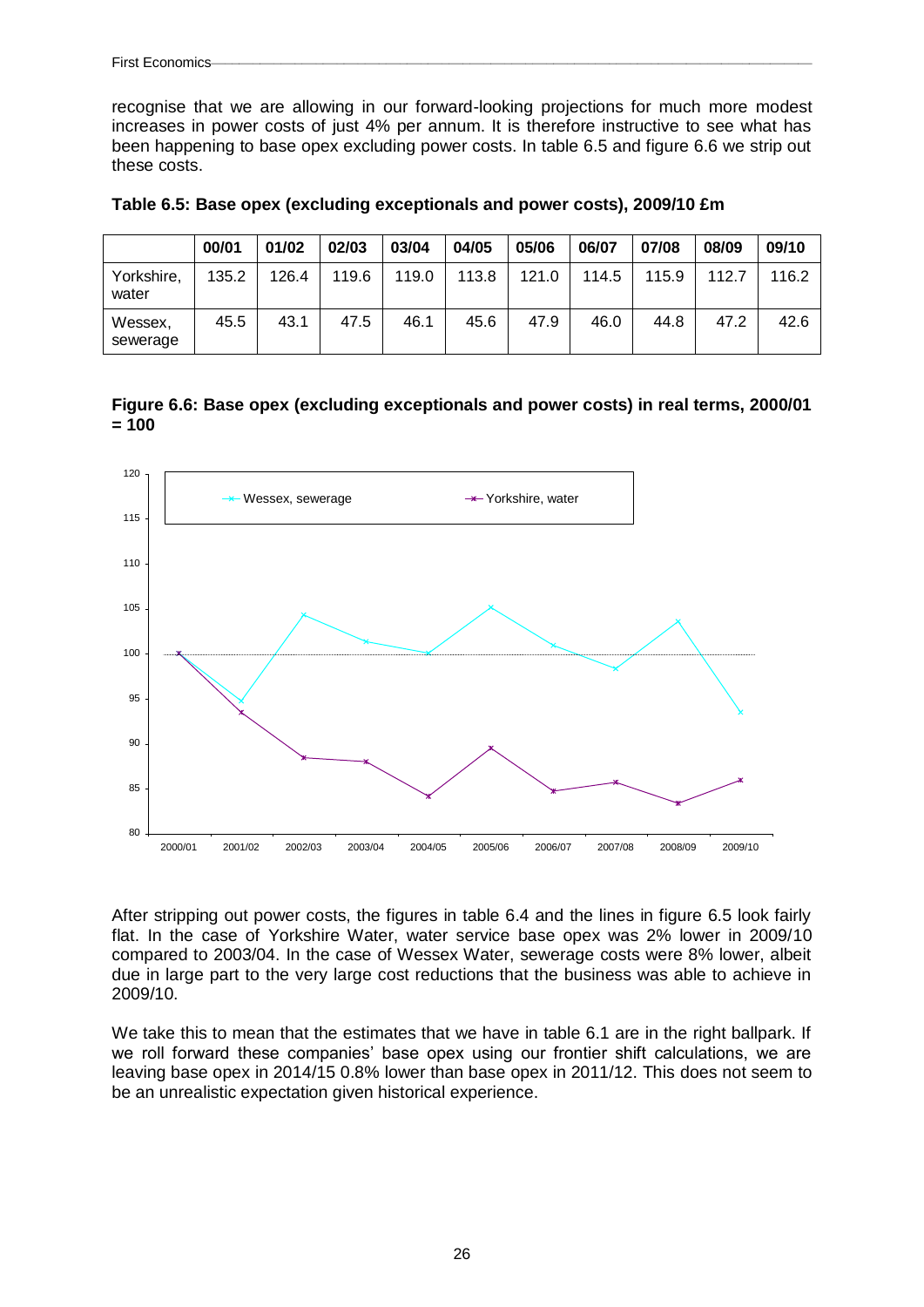### **6.3 Cross-check 2: regulatory precedent**

The Utility Regulator is not the only regulator that has been having to think about the longterm underlying trend in companies' costs. Table 6.7 summarises estimates of frontier shift in other recent periodic reviews.

| Table 6.7: Summary of recent opex frontier shift estimates (annual) |  |  |  |  |
|---------------------------------------------------------------------|--|--|--|--|
|---------------------------------------------------------------------|--|--|--|--|

|                                                   | <b>Decisions issued</b><br>between 2008 and<br>2010 | Decisions issued in<br>2012 |
|---------------------------------------------------|-----------------------------------------------------|-----------------------------|
| Ofgem – electricity/gas transmission              |                                                     | $RPI - 0.5%$                |
| Ofgem - gas distribution                          |                                                     | $RPI - 0.6%$                |
| Ofgem - electricity distribution                  | $RPI + 0.4%$                                        |                             |
| Ofwat – water<br>Ofwat – sewerage                 | $RPI - 0.25%$                                       |                             |
| Competition Commission - water                    | $RPI - 0.25%$                                       |                             |
| ORR - Network Rail, opex                          | $RPI + 0.75%$                                       |                             |
| ORR - Network Rail, maintenance                   | $RPI + 0\%$                                         |                             |
| PPP Arbiter – underground infracos, central costs | $RPI + 0.8%$                                        |                             |
| PPP Arbiter – underground infracos, opex          | $RPI + 0.3%$                                        |                             |

The table shows that regulatory determinations made between 2008 and 2010 typically estimated the rate of frontier shift to be at or just above RPI-measured inflation. The exception to this rule was Ofwat's PR09 frontier shift calculation, which the Competition Commission confirmed in its 2010 Bristol Water decision.

A cross-check between table 6.1 and table 6.7 suggests that our estimates are reasonable. A more detailed reading of these decisions also shows that this is the case.

First, we note that our estimate of frontier productivity growth sits squarely in line with regulatory precedent. Table 6.8 isolates the assumptions appearing in the above determinations. Our 0.86% figure slots quite naturally into this table.

| Table 6.8: Regulators' calculations of productivity growth at the industry frontier |  |  |  |  |
|-------------------------------------------------------------------------------------|--|--|--|--|
|-------------------------------------------------------------------------------------|--|--|--|--|

|                                                   | % reduction in opex per<br>annum |
|---------------------------------------------------|----------------------------------|
| $NIAUR - gas$ distribution                        | $1.0\%$                          |
| Ofgem – distribution and transmission             | $1.0\%$                          |
| Competition Commission - water                    | 0.9%                             |
| ORR – Network Rail, opex                          | 0.7%                             |
| ORR - Network Rail, maintenance                   | 1.4%                             |
| PPP Arbiter – underground infracos, central costs | 0.7%                             |
| PPP Arbiter - underground infracos, opex          | 0.9%                             |

Second, it is important when making comparisons between regulatory decisions made at different points in time to allow for differences in the macroeconomic conditions that the regulators were dealing with. In particular, table 6.1 shows very clearly that input price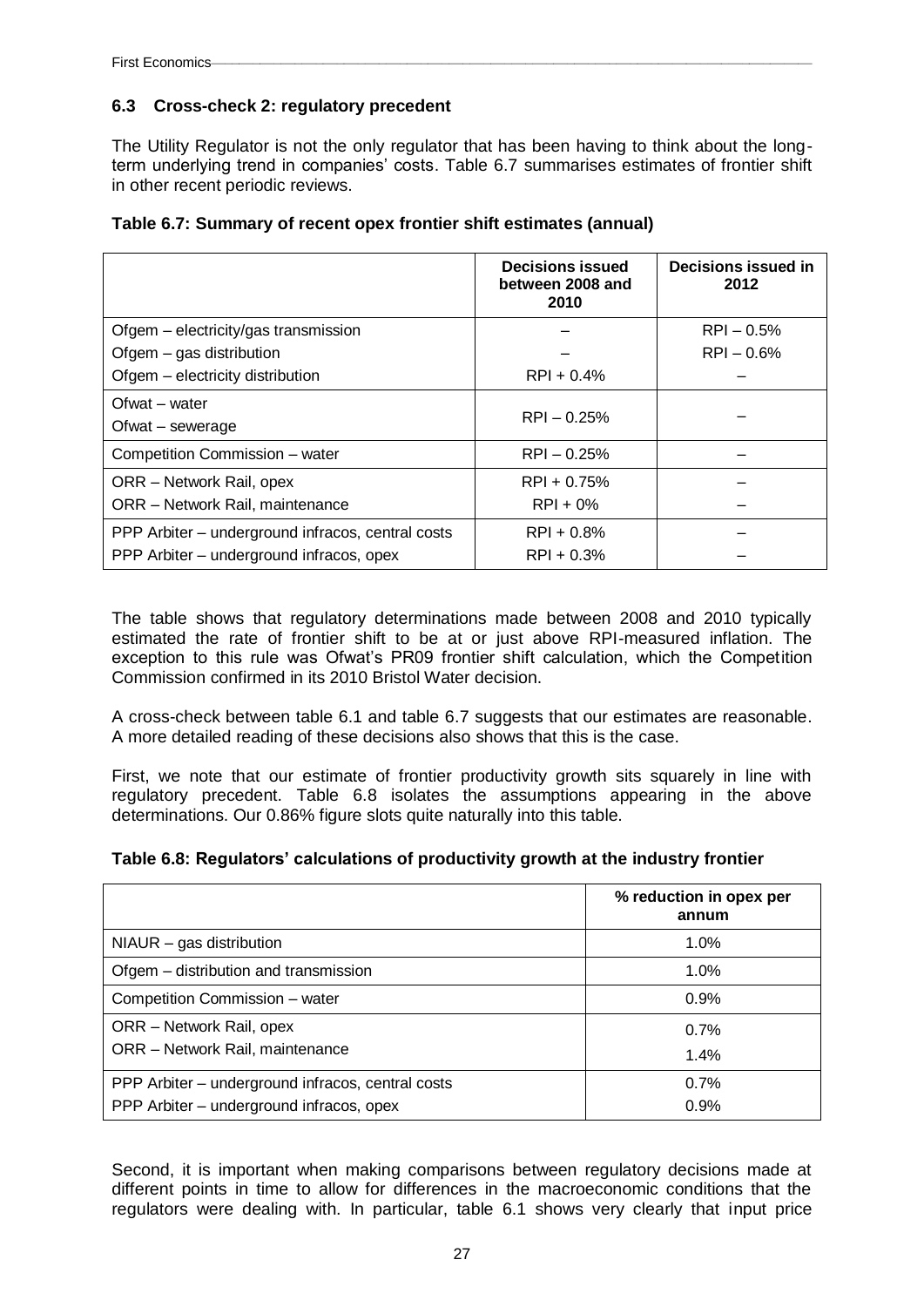inflation and RPI-measured inflation are not constants and there is no reason a priori to think that an estimate of frontier shift made in 2009 will be the same as an estimate of frontier shift made in 2012.

This is evident from the Ofgem entries in table 6.7. Its 2012 RIIO-GD1 estimate of frontier shift for the period 2012/13 to 2022/23 is almost 1 percentage points per annum lower than its 2009 electricity distribution price control review estimate of frontier shift between 2009/10 and 2014/15. Ofgem has made no major change in its methodology between these two reviews, but it has recognised the effects of recession and a shift up in expected RPImeasured inflation that we identified in section 5. This means that it has arrived quite logically at a below-RPI estimate of frontier shift in its 2012 proposals as opposed to an above-RPI estimate of frontier shift in 2009.

Our analysis in this period relates to three specific years with very specific economic conditions. As such, there should be no a priori expectation that our frontier shift estimates will exactly match PR09 calculations or any other regulatory precedent. Rather they are calibrated to the circumstances that NI Water and the Utility Regulator find in front of them in PC13.

### **6.4 Recommendations**

Having performed the cross-checks set out in sections 6.2 and 6.3 we are content that our estimates of input price inflation, productivity growth and RPI-measured inflation combine to give a reasonable and robust estimate of the frontier shift that is likely to affect leading England & Wales companies' opex in future. We therefore recommend to the Utility Regulator that it should add (or subtract) the following numbers to its catch-up efficiency targets.

### **Table 6.9 Proposed additions/(deductions) to NI Water's catch-up efficiency targets**

|         | <b>Frontier shift allowance</b> |
|---------|---------------------------------|
| 2012/13 | 0.73%                           |
| 2013/14 | 0.21%                           |
| 2014/15 | $(0.14\%)$                      |

Because the figures in table 6.9 vary from year to year, we further recommend to the Utility Regulator that it should apply a specific frontier shift assumption for each 12-month period rather than allow for an average rate of frontier shift over a full control period.